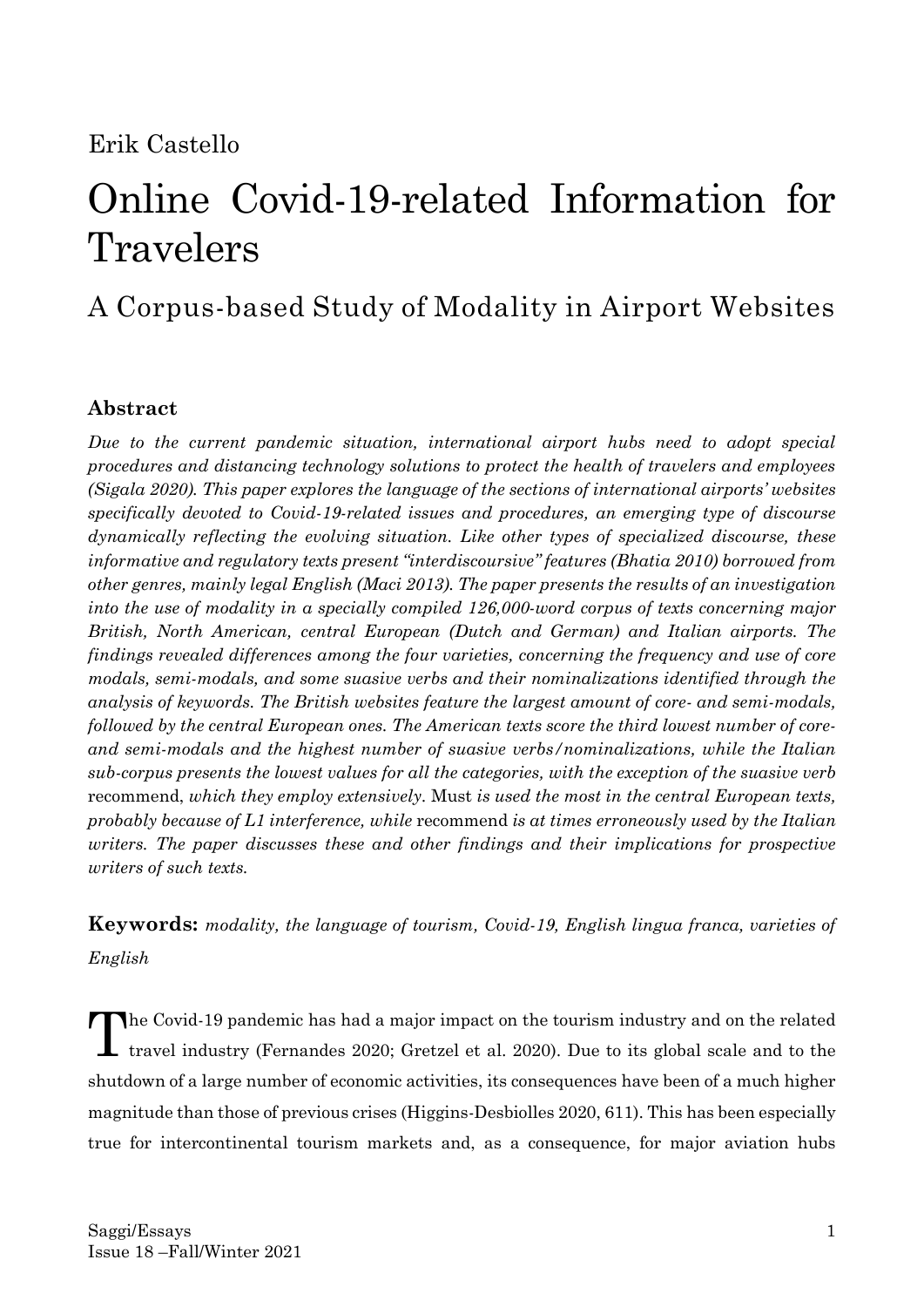enabling tourists to access their target destinations (Hall et al. 2020, 583). To protect the health of both travelers and employees, international airport hubs have had to adopt special self-care, hygiene and safety procedures, as well as innovative crowd and social distancing technology solutions (Sigala 2020, 317).

Unfortunately, pandemics and outbreaks are expected to become more common in the future, due to climate change and to "the interwoven nature and vicious circle forces between the biological, physical and socio-economic systems" (Sigala 2020, 313). New measures and procedures are, therefore, currently explored to reimagine and reset safe tourism practices. The Covid-19 pandemic can thus represent an opportunity for the tourism and travelling industry to strategically adapt to the evolving global situation (e.g. Gretzel et al. 2020; Sigala 2020). As Sigala (2020, 319) suggests:

the new operating environment enforced by COVID-19 measures requires firms to adopt new technologies and applications to ensure management of crowds and number of people gathered in public spaces (e.g. airports, shopping malls, museums, restaurants, hotels), human disinfectors and hand sanitiser equipment, applications identifying and managing people's health identity and profiles.

In order to put such measures into practice in public spaces such as international airports, clear, accurate and thorough Covid-19-related information and travelling procedures in English are necessary. It goes without saying that these should (also) be provided in English, as English is "the language of international air traffic control, and is currently developing its role in international maritime policing and emergency services […] and the leading language of international tourism" (Crystal 2019, 112). In spite of the global role of English in such sectors, however, local differences in its use are to be expected due to the status of English as a first, second, or foreign language in different countries, the specific variety of English spoken and/or its use as a lingua franca.

This study sets out to explore the use of the English language in international travellinginformation texts providing Covid-19-related information and detailing the special procedures to be followed within the airport premises and in the countries of arrival. It is based on a corpus of texts extracted from major US and UK airports and on a comparable corpus of texts from Italian and central European airport websites. On the one hand, the comparisons between the American and the British sub-corpora is motivated by the fact that these two native varieties notably differ in various respects, especially when it comes to institutional types of discourse, such as the language of politics, business, economics and law (e.g. Baker 2017; Trudgill and Hannah 2017). On the other hand, the investigation of the Italian and the central European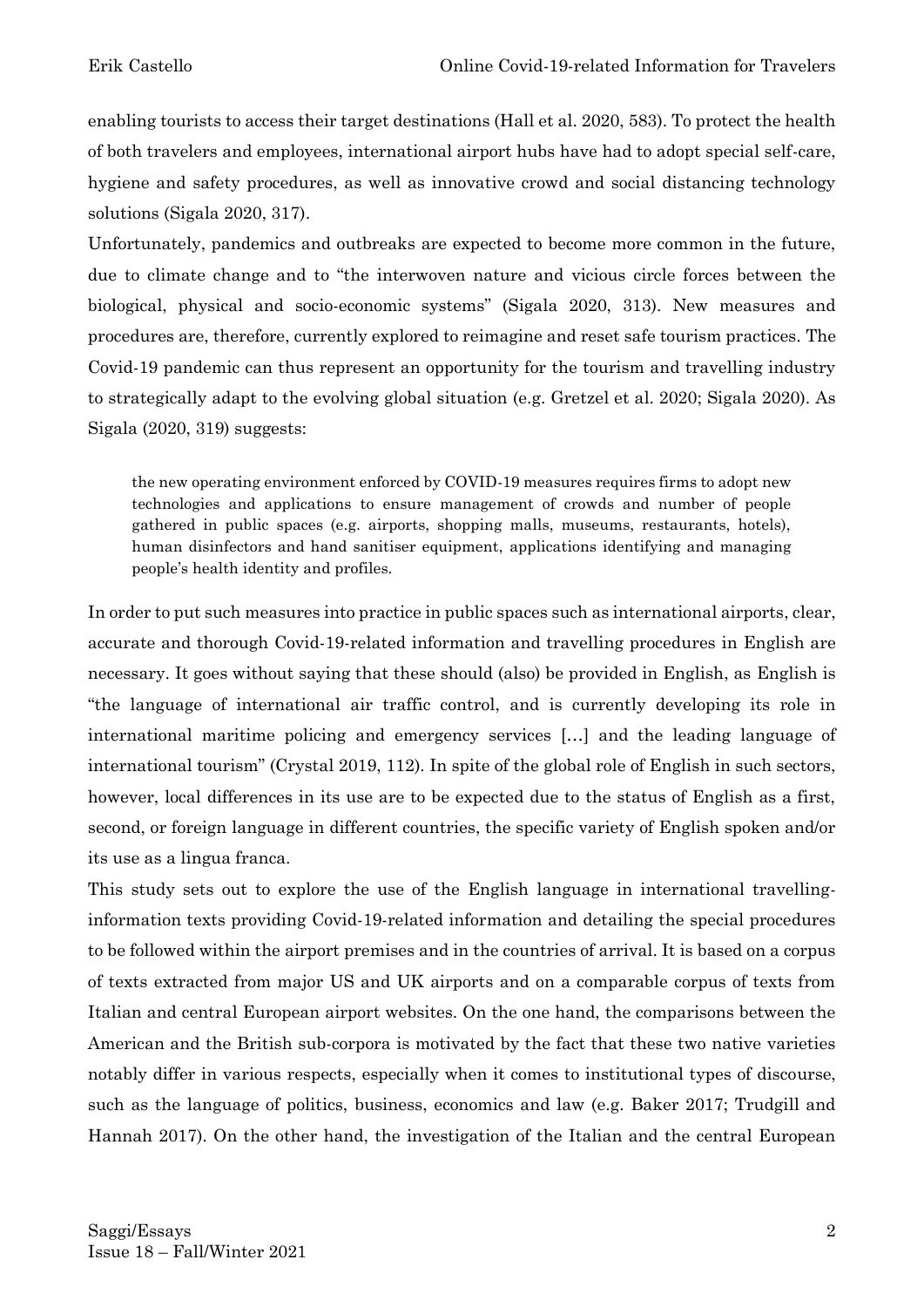data aims to explore the influence that the US and the UK varieties might exert on them and the possible transfers into English from the source languages, cultures and institutions.

This paper attempts to gain insights into the informative and directive aspects of this globally evolving type of discourse, which, prompted by the emergence of the pandemic, is likely to stay with us for some time. Careful attention is devoted to modality, a linguistic phenomenon that plays an important role in various types of specialized discourse, including legislative discourse (e.g. Garzone 2013), the discourse of tourism (e.g. Maci 2013) and that of airport ground staff (e.g. Cutting 2012).

Relevant research on established and developing text types in the field of tourism is reviewed in Section 1, while the use of modality in English tourism discourse is introduced in Section 2. The corpus and the method of analysis are described in Section 3 and the results in Section 4.

#### **1. Genres and text types in tourism discourse**

Tourism has a language of its own (Dann 1996, 2), which some scholars have described as specialized discourse. Like all types of specialized discourse, the language of tourism tends to exhibit the same lexical, syntactic, pragmatic and semantic features of general language, yet it employs them more or less frequently than in general contexts (Gotti 2006, 19). Tourism texts can be authored by a variety of writers, including institutional boards, specialized and nonspecialized publishing houses, academic or commercial institutions. Tourism discourse tends to be highly specialized when used by experts to communicate with one another (e.g. professional meetings), while it shows a tendency towards general language when experts interact with nonexperts (e.g. tourist guides) (Gotti 2006, 20-21). A mutual dialogue among non-experts can also occur, thus giving rise to communication between tourists and/or would-be tourists (e.g. chats) (Francesconi 2014, 19).

Tourism texts take the form of a variety of genres, according to the communicative intentions of the interlocutors and the socio-professional contexts of their use. Notably, Calvi (2010, 22-23) classifies tourism genres into genre families as follows: editorial (e.g. travel guides, tourist magazines); institutional (e.g. official leaflets and brochures); commercial (e.g. travel agent websites, hotel brochures); organizational (e.g. tickets, bookings); legal (e.g. regulations, norms); scientific and academic (e.g. critical volumes, articles); and informal genre families (e.g. travel blogs, travel chats). Dann (1996; 2012) distinguishes tourism text types according to trip stage, and divides them into: pre-trip (e.g. brochures, consultation with tourists), on-trip (e.g. tourist guides, informational texts), and post-trip (e.g. postcards, tourists' accounts) texts.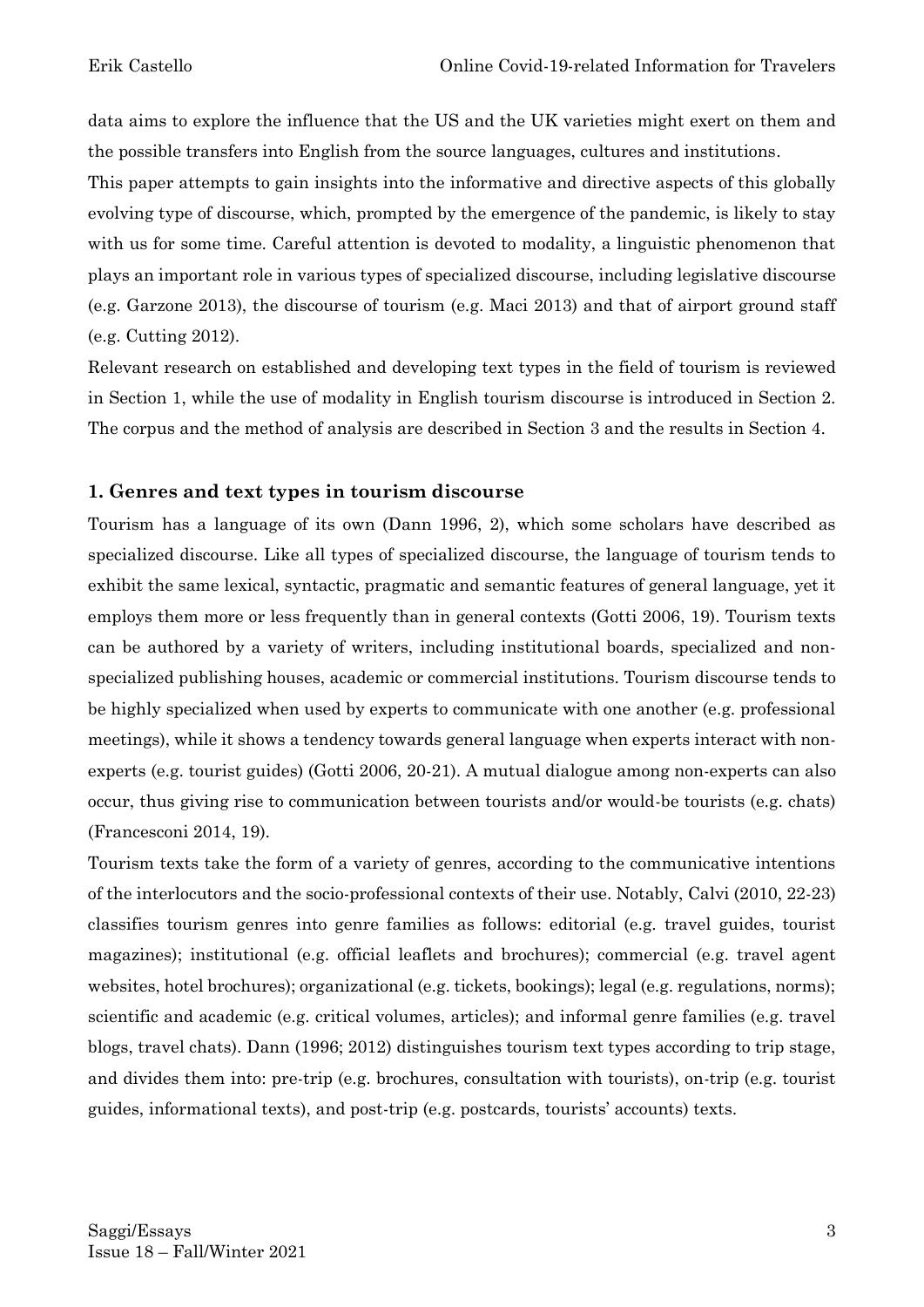New, innovative and hybrid types of tourism genres constantly emerge, due to a variety of reasons, such as the availability of new media and the changes in marketing strategies (Calvi 2010). Innovative practices in professional communication, including tourism discourse, can be viewed as the product of "intertextuality" and "interdiscoursivity," whereby textual as well as generic resources are appropriated across different genres, practices and/or cultures in and across professional contexts (Bhatia 2010, 37-38). Francesconi (2014, 29), for example, mentions Wikitravel,<sup>1</sup> which is a type of hybrid text that adapts the Wikipedia encyclopedia format and offers an "open digital travel guide, with the purpose of guiding prospective travelers in their destination choice." Maci (2013, 84-85) explores the language of another interdiscoursive genre: the series of normative guidelines known as European tourism recommendations. These texts have no real legal validity, in that each Member State applies them according to the specific legal system of the country. Nonetheless, they should be considered as juridical acts, adopting the "grammatical, rhetorical and discoursal generic conventions deriving from legal discourse" to the regulation of tourism practices in Europe (Maci 2013, 85).

To sum up, tourism texts have a tendency towards variability, innovation and hybridization, which complicates any attempt to ascribe them to specific tourism genres (Calvi 2010, 28).

# **2. Modality in English for tourism and travelling**

Modality is a semantic category which is "centrally concerned with the speaker's attitude towards the factuality or actualization of the situation expressed by the rest of the clause" (Huddleston and Pullum 2002, 172-173). Palmer (2001) breaks down modality into "epistemic," "deontic" and "dynamic" modality. Epistemic modality is concerned with "the speaker's attitude to the truth-value or factual status of the proposition," deontic modality "relates to obligation or permission emanating from an external source," while dynamic modality "relates to the ability or willingness which comes from the individual concerned" (Palmer 2001, 9-10).

In English, modality is primarily expressed by core modal verbs, also known as core modals (e.g. *must, will, should*) and semi-modals (e.g. *have to, be able to, be bound to*). Core modals act as auxiliary verbs and express central modal meanings of possibility, necessity, permission, obligation, prediction and volition. Semi-modals are multi-word constructions which tend to behave like lexical verbs and express the same meanings of core modals (Biber et al. 1999, 483- 486). Modality can also be conveyed through the so-called "lexical modals," a broad category

<sup>1</sup> wikitravel.org/en/Main\_Page. Last visited 05/10/2021.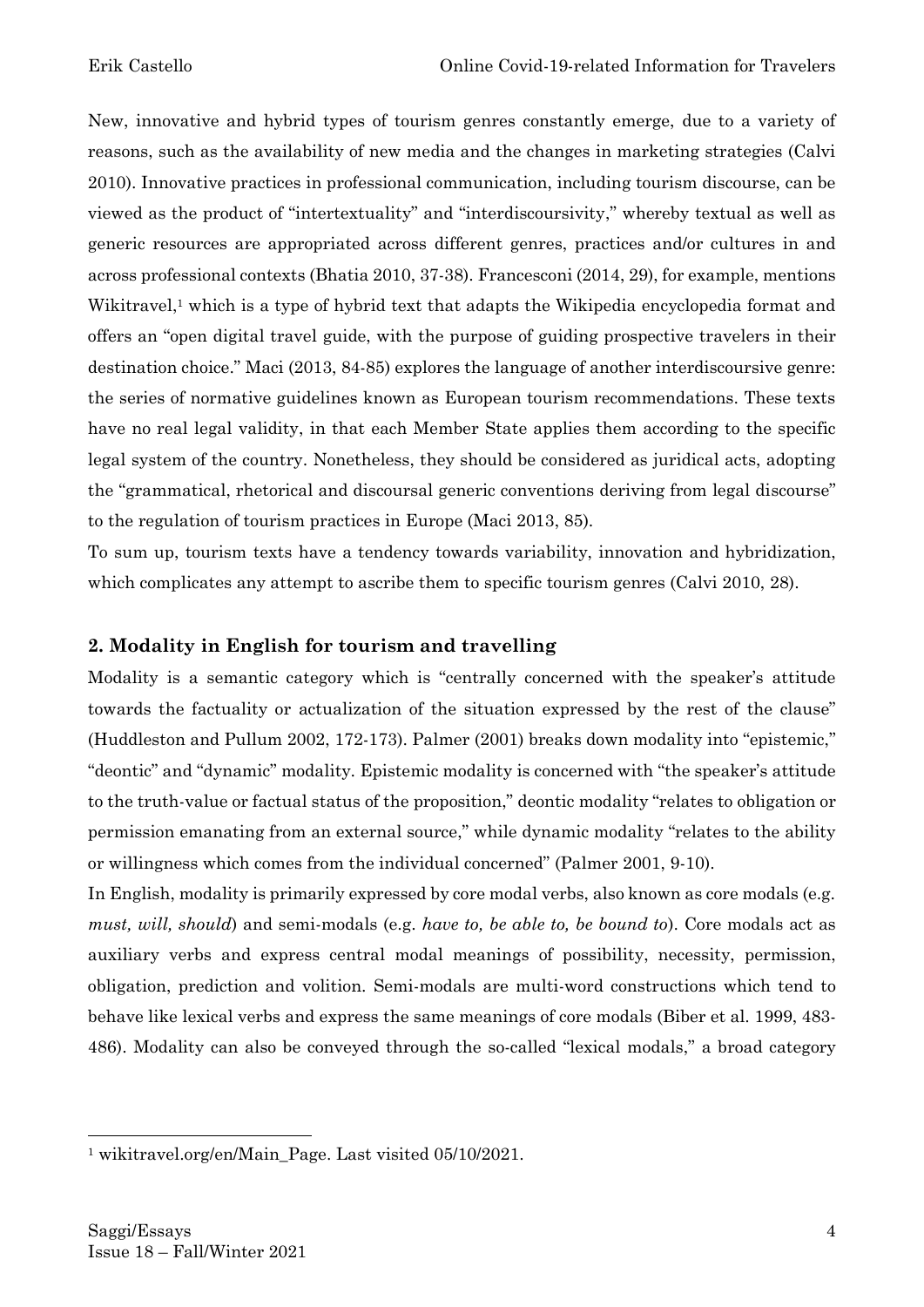including adjectives (e.g. *possible, necessary*), adverbs (e.g. *perhaps, possibly*), lexical verbs (e.g. *hope, want*), and nouns (e.g. *possibility, necessity*) (Huddleston and Pullum 2002, 173).

The corpus-based analysis conducted by Biber et al. (1999, 487-488) revealed that in fiction and conversation modal verbs are more common in British than in American English, and that this is especially the case of *must* and *should*, marking obligation/necessity, and of *will, would* and *shall*, marking volition/prediction. In contrast, semi-modals tend to be more common in American English, especially *have to* and *be going to*, with the exception of (*have) got to* and *had better.* Leech et al. (2009, 71-90) found that the use of core modal verbs in corpora representing American and British edited written English declined between the early 1960s and the early 1990s, with a more extreme descending trend in American English. By contrast, in the same time span the use of semi-modals increased, yet they remained on the whole much less frequent than core modals. As regards *must*, "unlike *may* and *should*, [it] suffered a decline in both epistemic and deontic aspects of usage [… and] the deontic aspect remains dominant in both varieties" (Leech at al. 2009, 87-88). Baker (2017, 163) obtained similar results from the analysis of two other corpora representative of British and American English, namely a consistently lower frequency of modality in American English than in British English between 1931 and 2001 (Baker 2017, 163-164).

Maci (2013, 56) suggests that in promotional tourism discourse modality expresses ways of behaving and of promoting an action to be undertaken by the tourist rather than pure deontic or epistemic meanings. The most frequently used core modals are *can* and *will*. These tend to convey the idea of possibility and certainty, and are often used in combination with the pronoun *you* referred to the tourist. *Must* is also used in her data, but it often occurs as part of such nominalized expressions as a *must* and *a must-see* (Maci 2013, 56-57). By contrast, European tourism recommendations, another tourism text type this author explores, present a large number of expressions of deontic modality, used to give "precise indications in assigning right and obligations to people, companies and institutions" (Maci 2013, 109). These include the central modals *shall*, *should*, *must* and *would*, indicating obligation, and *can* and *may*, expressing permission. *Might*, *may*, *can* and *could* are used to signal epistemic possibility, with little if any difference in meaning between them, while *would* often conveys dynamic modality meanings in clauses expressing non-subjective willingness (Maci 2013, 109-116).

The core modals *can* and *will* proved to be the most frequent modal verbs in Manca's (2016) study of the official tourist websites of Great Britain and Australia. Her results indicate that *can* expresses the "high probability to see and enjoy something, [while] *will* conveys a strong sense of certainty particularly related to children and families who will certainly appreciate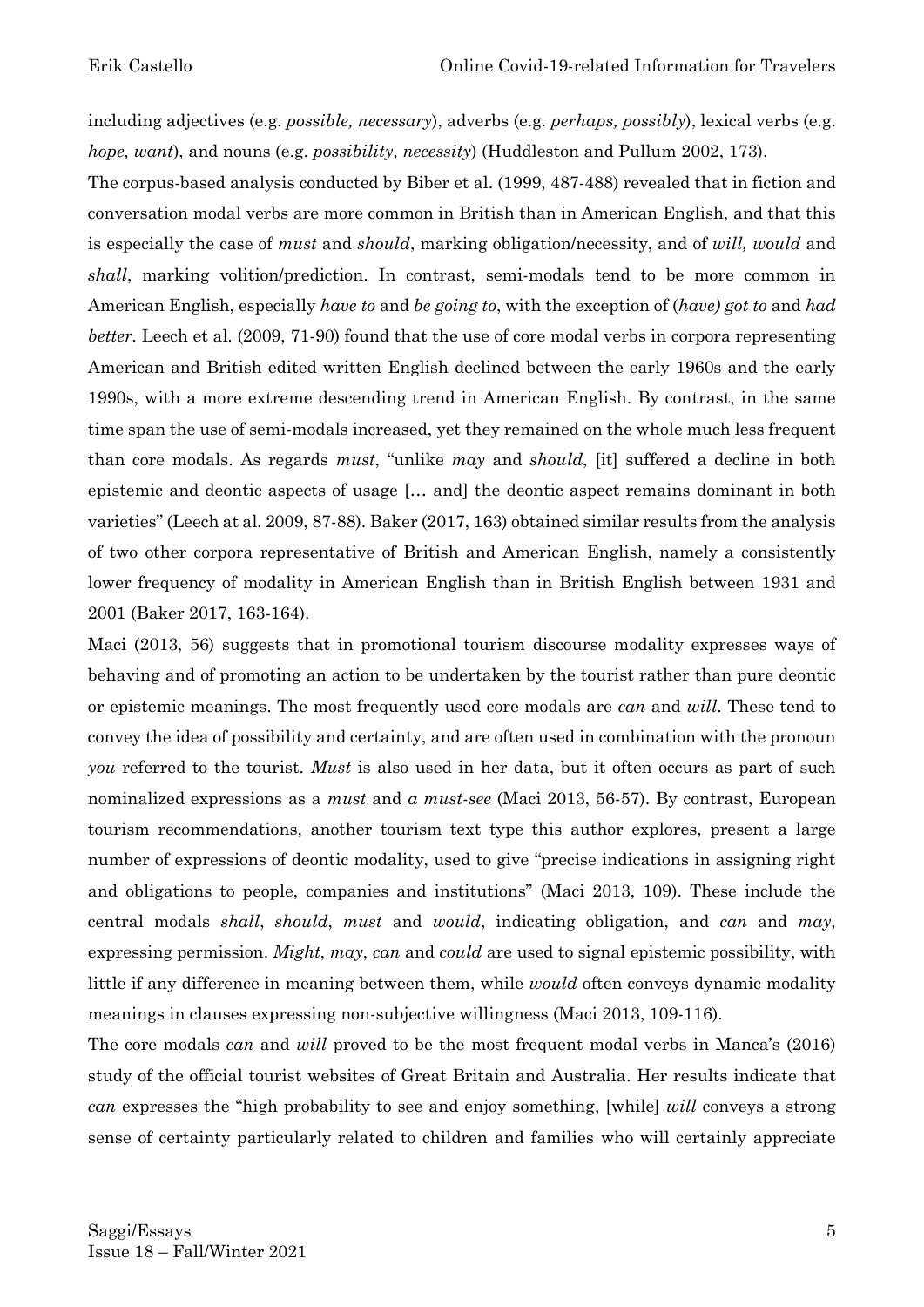what is offered to them" (Manca, 2016, 127; italics mine). The collocational profile of *can* in the two websites is similar. The subject of *can* is often *you*, the lexical verbs *see* and *enjoy* frequently co-occur with *can*, and words such as *trips*, *ride*, *find*, *stay* and *explore* follow it. By contrast, the profile of *can* is not shared by the two websites. In the British data, the most frequent subjects of *will* are *children*, *kids* and *family* and the lexical verbs that follow it are *love*, *be* and *keep*. In the Australian texts, *will* often occurs in clauses in which the pronoun *you* or the name of a specific tour/guide act as subject, it tends to pre-modify either the modal *need* or the lexical verb *take*, and to be followed by words such as *visa*, *permit* and *information* (Manca 2016, 125-129). Castello (2002, 73) found that modality and imperative forms tend to be used with different frequencies in related genres of promotional tourism information texts. The tendency is for printed magazines to display the highest frequencies of modal verbs and the lowest of imperative forms, while printed tourism brochures follow the opposite trend. On the other hand, web pages and tourist guides score average values for both modality and the imperative mood. According to Cutting (2012), modality represents a key linguistic resource also for airport ground staff, who have to speak English with international passengers. Dialogues between travelers and security guards, ground handlers and bus drivers tend to employ the core modal *will* extensively, with the aim of referring to regulations and of offering their help. On the other hand, catering staff and bus drivers mainly use *would*, *can* and *could* to make offers and requests. Security guards also happen to employ the semi-modal *have to*, in utterances such as "I'm afraid we have to do a body search, madam'' and ''[y]ou have to go through the check point first." In these cases *have to* implies that such professionals are not expressing their personal volition but a duty from an outside source, while the pronouns *we* and *you* generalize the regulation to all security staff and to all passengers, respectively (Cutting 2012, 8-12).

#### **3. Corpus and method**

Section 3.1 outlines the detailed composition of the corpus used for the present study, while Section 3.2 describes the software and method used to explore it.

#### *3.1 The corpus*

The corpus specially compiled for this study consists of Covid-19-related information texts published on the websites of the busiest international airports in the UK, US, Italy and Central Europe, chosen according to the World Airport Codes Premium's 2018 ranking. 2

<sup>2</sup> www.world-airport-codes.com. Last visited 05/10/2021.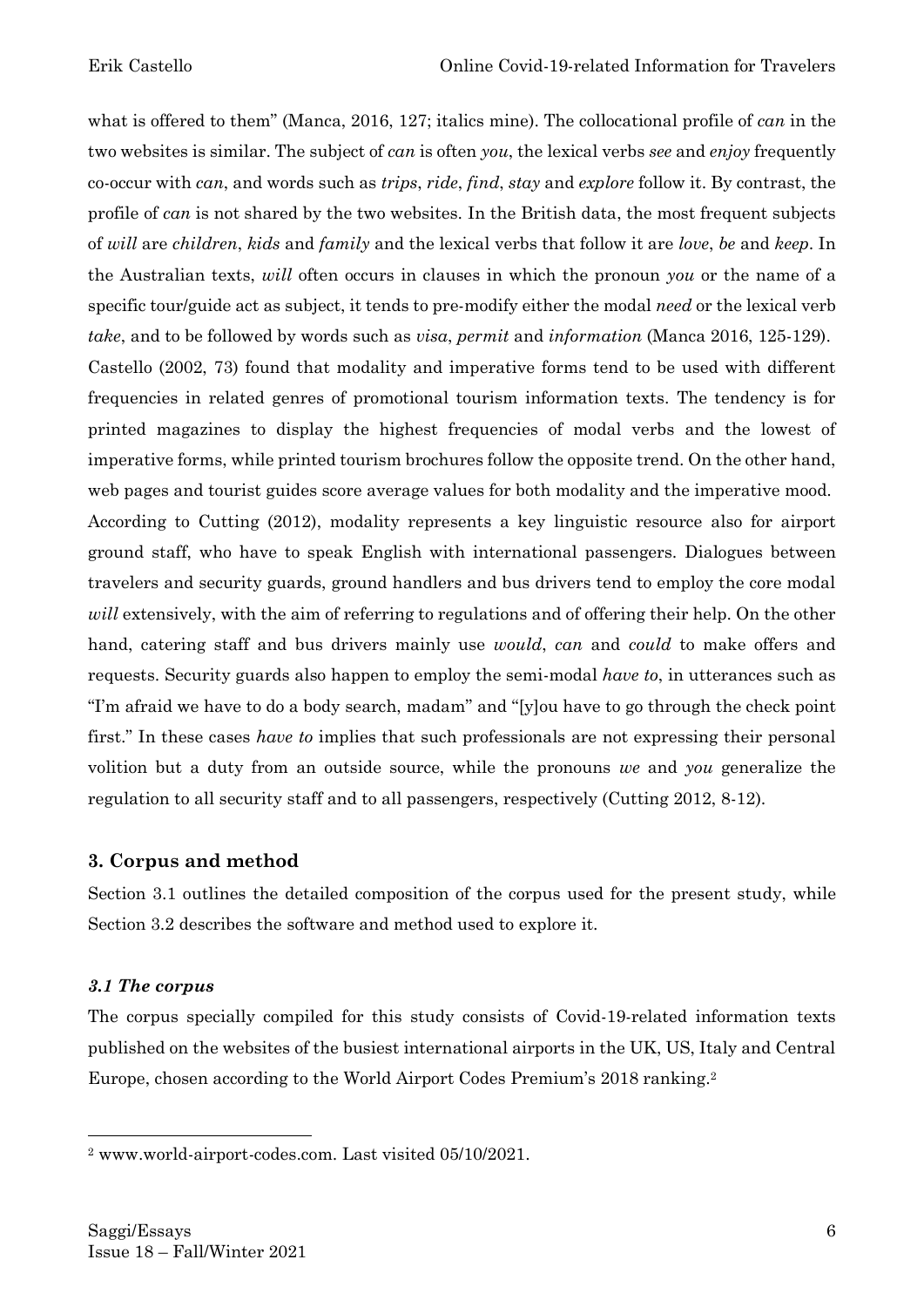The texts were collected from 1st May, 2021 to 11th May, 2021 and divided into four sub-corpora: the British sub-corpus (UK), the American sub-corpus (US), the Italian sub-corpus (IT), and the Central European one (CE). Each one of them contains information specifically devoted to two to four airports of the country/area, as well as information from official local and/or national online resources, to which the viewer is linked from at least two of the airport websites.

The UK sub-corpus contains texts extracted from the websites of Gatwick<sup>3</sup> and Heathrow<sup>4</sup> airports. It also comprises the content of webpages from the GOV.UK website,<sup>5</sup> which travellers are repeatedly directed to from the airport websites.

The US sub-corpus is made up of Covid-19-related web resources about Harfield-Jackson Atlanta International airport, $6$  Los Angeles (LAX) airport, $7$  and Chicago O'Hare and Midway airport.<sup>8</sup> Information from then national Centers for Disease Control and Prevention (CDC)'s website<sup>9</sup>, to which viewers are directed from the airport websites, is also included.

The IT sub-corpus consists of texts from the English version of the Milano Malpensa<sup>10</sup> and Milano Bergamo<sup>11</sup> airports websites, the Rome airports website,<sup>12</sup> and Venice Marco Polo airport website. <sup>13</sup> It also contains some texts linked to them from the English version of the portal of the Italian Ministry of Health website<sup>14</sup> and the Italian Ministry of Foreign Affairs website.<sup>15</sup>

Finally, the CE sub-corpus comprises texts from the English versions of the Frankfurt Airport website,<sup>16</sup> the Shipol Airport website,<sup>17</sup> as well as informative pages from the German Federal Foreign Office website,<sup>18</sup> the Bundesministerium fur Gesundheit<sup>19</sup> and the Government of the Netherlands English webpage.<sup>20</sup>

<sup>3</sup> www.gatwickairport.com. Last visited 05/10/2021.

<sup>4</sup> www.heathrow.com. Last visited 05/10/2021.

<sup>5</sup> www.gov.uk/coronavirus. Last visited 05/10/2021.

 $6$  www.atl.com. Last visited  $05/10/2021$ .

<sup>7</sup> www.flylax.com. Last visited 05/10/2021.

<sup>8</sup> www.flychicago.com. Last visited 05/10/2021.

<sup>9</sup> www.cdc.gov. Last visited 05/10/2021.

<sup>10</sup> www.milanomalpensa-airport.com. Last visited 05/10/2021.

<sup>11</sup> www.milanbergamoairport.it/en/. Last visited 05/10/2021.

<sup>12</sup> www.adr.it/web/aeroporti-di-roma-en-/pax-fco-fiumicino. Last visited 05/10/2021.

<sup>13</sup> www.veneziaairport.it/en. Last visited 05/10/2021.

<sup>14</sup> www.salute.gov.it. Last visited 05/10/2021.

<sup>15</sup> www.esteri.it. Last visited 05/10/2021.

<sup>16</sup> www.frankfurt-airport.com. Last visited 05/10/2021.

<sup>17</sup> www.schiphol.nl. Last visited 05/10/2021.

<sup>18</sup> www.auswaertiges-amt.de. Last visited 05/10/2021.

<sup>19</sup> www.zusammengegencorona.de. Last visited 05/10/2021.

<sup>20</sup> www.government.nl. Last visited 05/10/2021.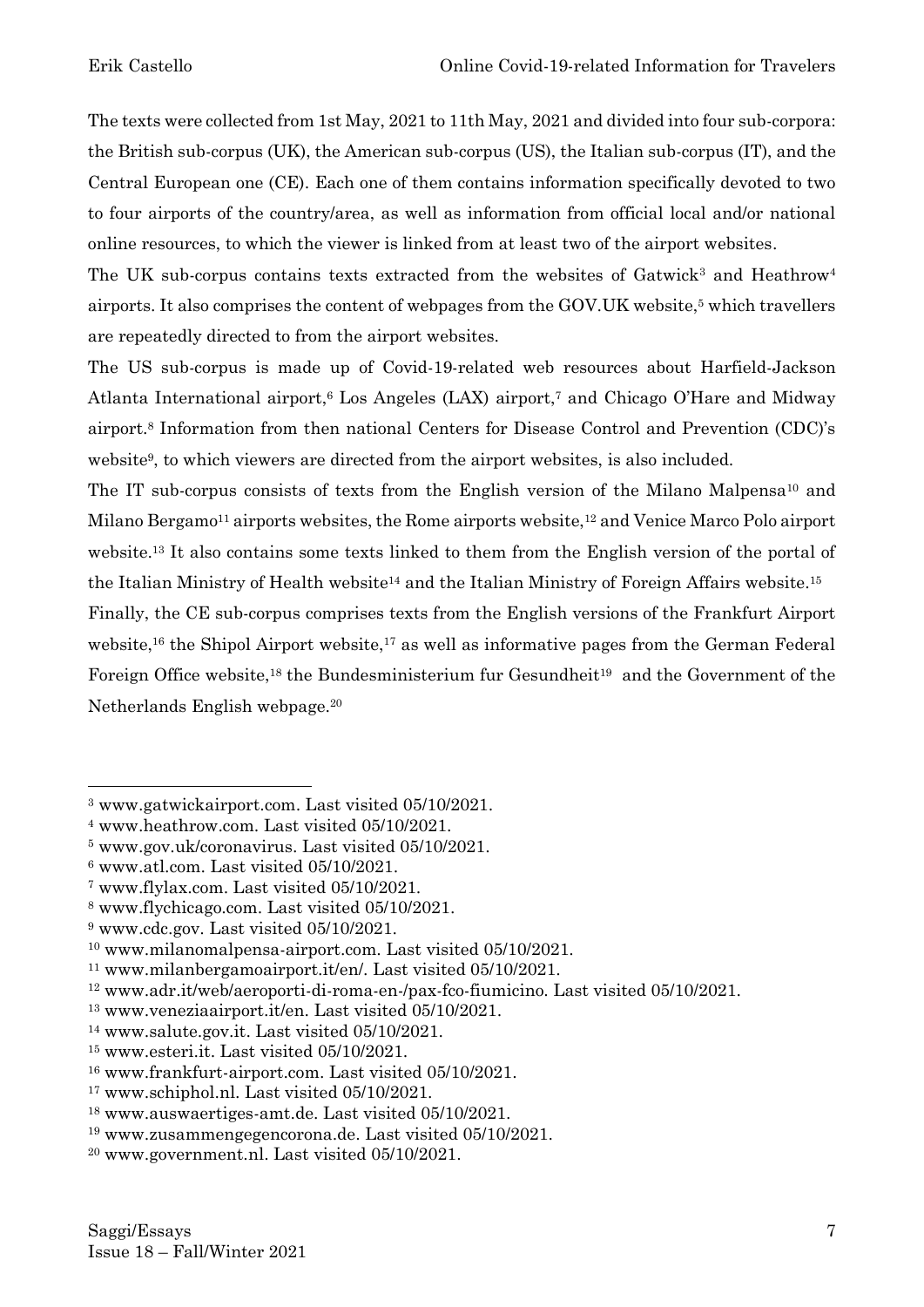In order to obtain keywords for the IT and CE sub-corpora, the UK and the US data were brought together into a single component (UK+US) representing native English Covid-19 related information texts, as described in the following section.

## *3.2 Method*

The texts were downloaded, manually cleaned from unnecessary formatting code, and saved as plain text files. The sub-corpora were uploaded onto the corpus query system Sketch Engine,<sup>21</sup> which automatically lemmatized them and tagged them for part-of-speech (POS) (Kilgarriff et al. 2014). The platform provided frequency lists of word forms, word lemmas and POS tags. Table 1 shows quantitative information about the number of word tokens, word types and lemma types for each sub-corpus obtained from Sketch Engine:

| Sub-corpora | UΚ     | บร     | П      | СE     | UK+US  |
|-------------|--------|--------|--------|--------|--------|
| Word tokens | 35,066 | 29,566 | 27,974 | 33,649 | 64,632 |
| Word types  | 2,639  | 2,775  | 3,035  | 2,776  | 4,242  |
| Lemma types | 2,060  | 2,195  | 2,481  | 2,228  | 3,195  |

**Tab. 1:** Quantitative data about the sub-corpora

Sketch Engine was also used to generate keywords and keyword lemmas. Firstly, the UK subcorpus was compared to the US one, with a view to obtaining information about possible differences between these two varieties of native English. By contrast, the IT and the CE subcorpora were compared to the combination of the UK and the US sub-corpora, henceforth the UK+US component, so as to gain insight into what stands out in each non-native sub-corpus with respect to native English. The Sketch Engine keywords advanced tool was set with a focus on rather common words (i.e. 100,000), that is words that are frequent in general language and/or in the corpus they are compared to.

The word lists and the keywords were subsequently explored, with the aim of singling out the expressions of modality that stood out in a given sub-corpus/component with respect to the others. Using the Corpus Query Language (CQL) tool embedded in Sketch Engine, the frequencies of expressions of modality or words related to it were quantified and compared: i.e. core modal verbs, semi-modals and key expressions related to modality. These word forms and lemmas were studied in detail through the analysis of KeyWord-In-Context (KWIC)

<sup>21</sup> app.sketchengine.eu/. Last visited 05/10/2021.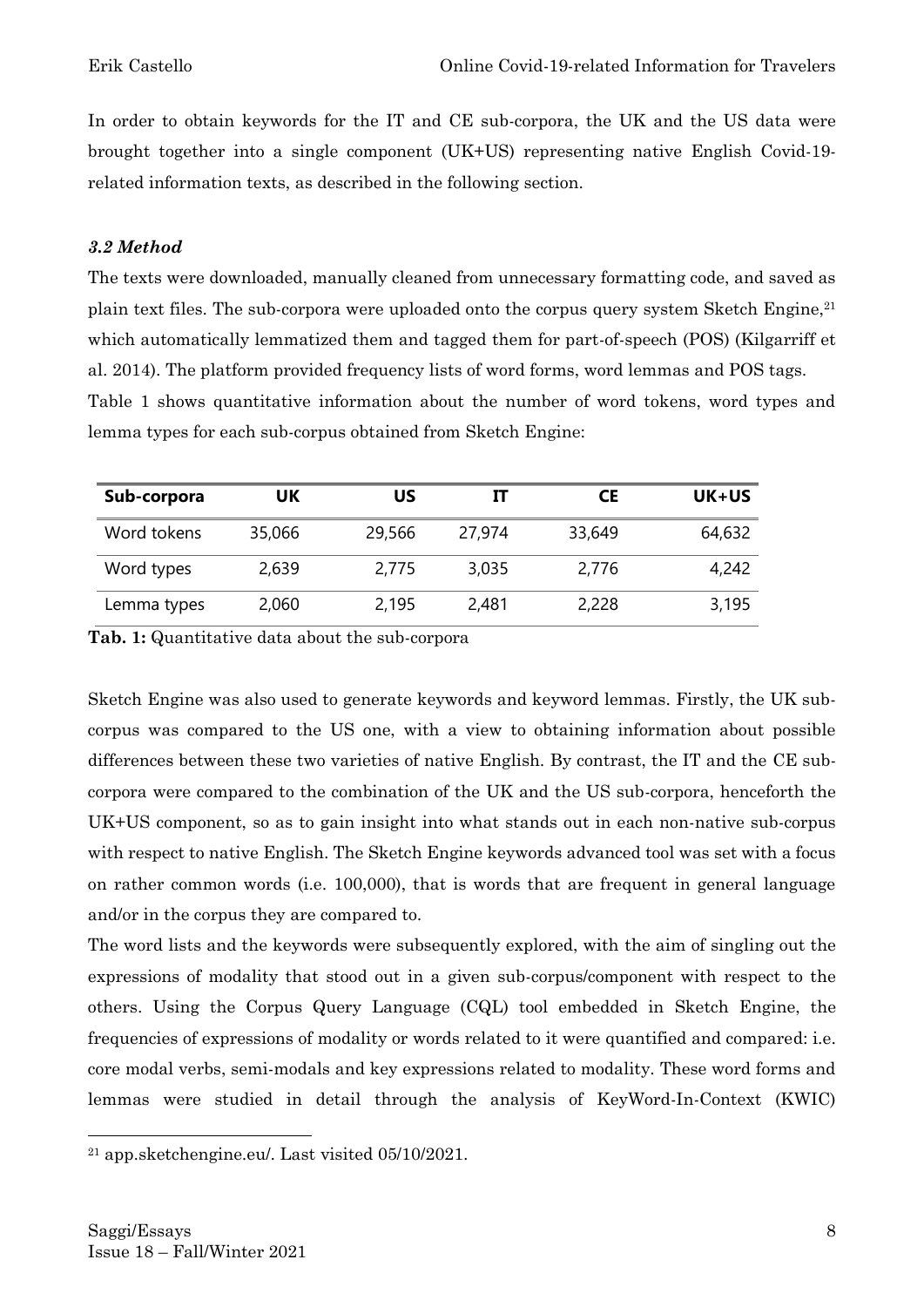concordances, patterns of collocation, and word clusters (e.g. Scott and Tribble 2006; Baker 2010).

The study explores the following research questions:

- 1. Are there differences between the sub-corpora with regard to the frequency and use of core modals, semi-modals and key expressions of modality?
- 2. If so, why do the differences apply?
- 3. What specific meanings do modality markers make in context?

# **4. Results and discussion**

This section discusses the main findings of the analysis. It provides a fine-grained analysis of core modal verbs (Section 4.1) and of semi-modals and other expressions of modality (Section 4.2).

### *4.1 Core modal verbs*

Table 2 presents the tabulation of the raw and normalized frequencies of the lemmas for the core modals in the four sub-corpora. The lemmas consist of the basic form of each modal verb plus any possible contracted form. For example, CAN represents the forms *can*, *can't* and *cannot*, and WILL the forms *will*, *won't* and *'ll*. Lemmas are indicated in small caps.

| <b>Core modals</b> | UK            | US           | IT           | <b>CE</b>    |
|--------------------|---------------|--------------|--------------|--------------|
| <b>CAN</b>         | 338 (.964%)   | 133 (.450%)  | 108 (.386%)  | 272 (.808%)  |
| <b>WILL</b>        | 274 (.781%)   | 89 (.301%)   | 95 (.340%)   | 131(.389%)   |
| <b>MUST</b>        | 167 (.486%)   | 64 (.216%)   | 53 (.189%)   | 184 (.547%)  |
| <b>SHOULD</b>      | 156 (.445%)   | 111 (.375%)  | 46 (.164%)   | 48 (.143%)   |
| <b>MAY</b>         | 117 (.334%)   | 94 (.318%)   | 42 (.150%)   | 73 (.217%)   |
| <b>WOULD</b>       | 16 (.046%)    | 8(.027%)     | 1 (.004%)    | 14 (.042%)   |
| COULD              | 15 (.043%)    | 8(.027%)     | 8(.029%)     | 8(.024%)     |
| MIGHT              | 7 (.020%)     | 17 (.057%)   | 2 (.007%)    | 6(.018%)     |
| <b>SHALL</b>       | 0(.000%)      | 2(.007%)     | 10 (.036%)   | 1 (.003%)    |
| Total              | 1090 (3.108%) | 526 (1.779%) | 365 (1.305%) | 737 (2.190%) |

**Tab. 2:** Frequencies of core more verbs (lemmas)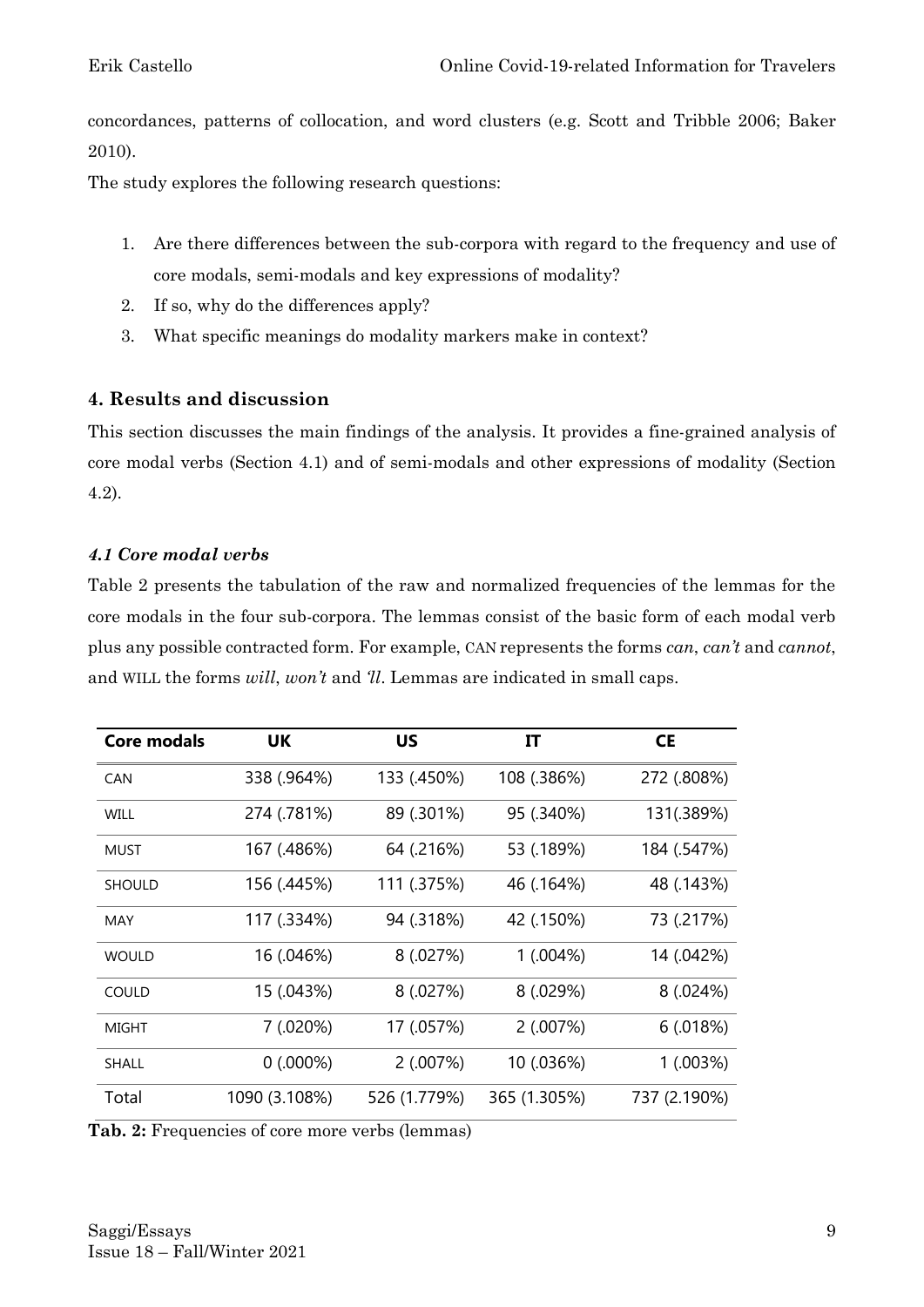A look at the table shows that the British sub-corpus features a higher number of core modal verbs in respect to all the other components, including the US one. This trend is in line with the findings of the studies reviewed in Section 2, according to which modal verbs tend to be more common in British than in American English.

The UK data scores the highest total value for core modals (3.108%), followed by the CE (2.190%), the US (1.779%), and the IT sub-corpora (1.305%). Specifically, the British component also displays the highest values for each individual modal, with only a few exceptions: MUST is more frequently used in the CE component, MIGHT in the American, and SHALL in the Italian one.

CAN and WILL are the most used core modals across the board. CAN is mainly employed to express deontic and/or dynamic meanings. In addition, or alternatively, it can express epistemic modality. COULD, the past form of CAN, is used to speculate about whether something is true or possible or to seek permission or make requests and directives (Carter and McCarthy 2006, 645- 646). The following extracts exemplify the use of these modal verbs: 22

- (1) You can take a private paid test 5 full days after arriving from an approved provider. (UK)
- (2) You can gather indoors with fully vaccinated people without wearing a mask or staying 6 feet apart. (US)
- (3) Can I wave goodbye or welcome someone inside? (CE)
- (4) Can the new Coronavirus infection be developed by a case that presents no symptoms (asymptomatic)? (IT)
- (5) Where can I get further information? (CE)
- (6) If a passenger's flight is at 1pm on a Friday, the passenger could board with a negative test that was taken any time on the prior Tuesday or after. (US)

Examples (1) and (2) illustrate that the most recurrent subject of CAN in all the datasets is the pronoun *you*, like in promotional tourism discourse (e.g. Manca 2016, 126-127)*.* By using this pronoun, Covid-19-related information texts address the reader and prospective traveler

 $22$  The specific sub-corpus each example belongs to is indicated in brackets at the end of the extract.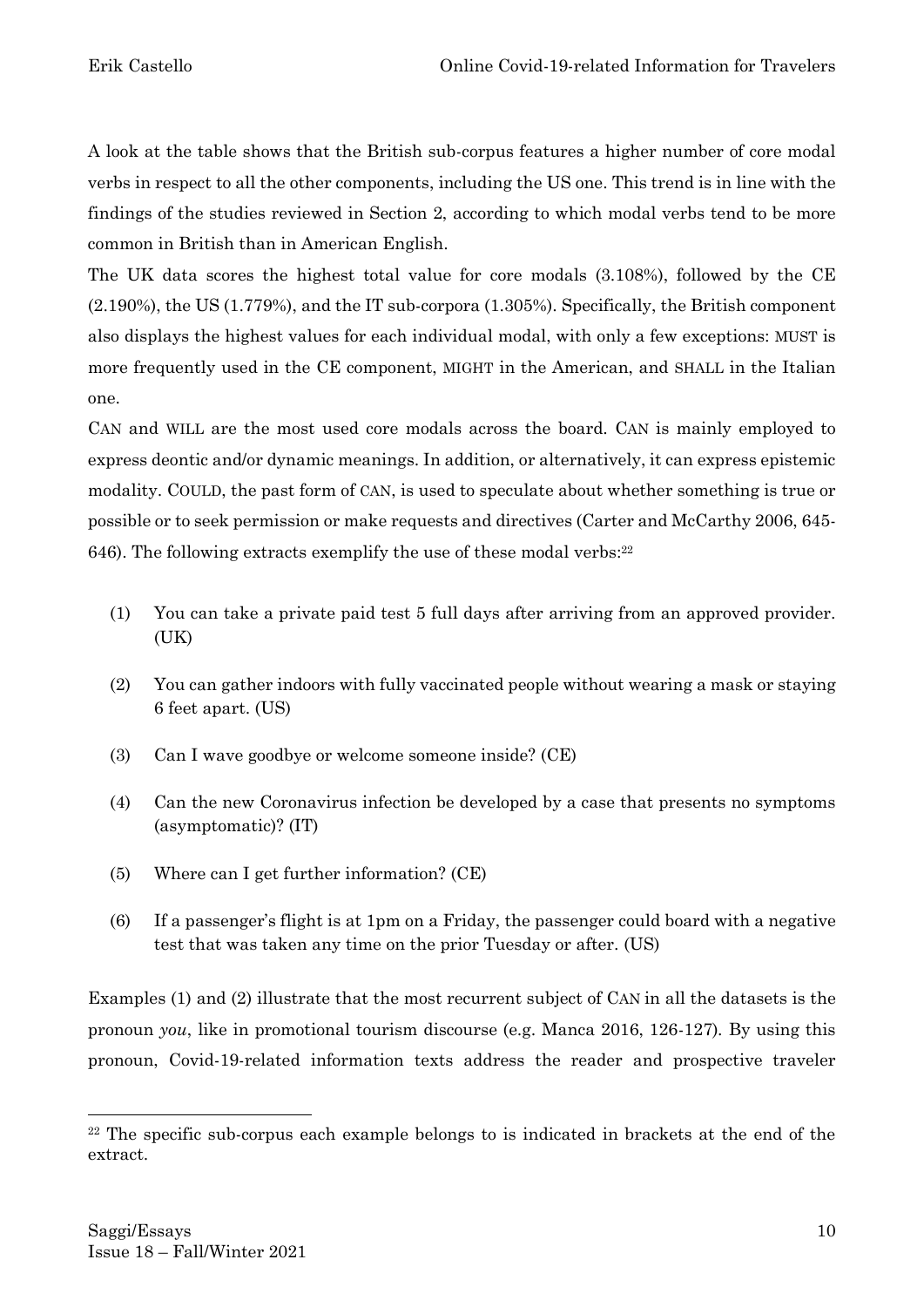directly. CAN is also used to ask questions that are often included in the Frequently Asked Questions (FAQs) sections of the websites (see examples 3 to 5). In such cases, the subject of yes/no- and WH-questions tends to be the personal pronoun *I*, used in reference to the reader/prospective traveler. These questions are meant to focus the reader's attention on a given Covid-19-related issue addressed in a subsequent stretch of text.

WILL can be used to make a variety of meanings, including: predictions about the future and deductions about a present situation from the available evidence (epistemic uses); intentions, offers, requests and invitations (deontic uses); and future time (Carter and McCarthy 2006, 647- 649). As can be seen from the examples below, in the corpora under investigation, WILL is mainly used with the subjects *you* and *they* (7 and 8), the word *passengers* (9), with the names of health protections agencies such as *CDC* (Centers for Disease Control and Prevention) in the US (10) and *GGD* (Municipal Health Service) in the Netherlands*,* or with various other types of subjects in WH-questions (11)*.* Finally, WILL sometimes occurs in combination with the semi-modals *have to* and *need to* (9).

- (7) You will also notice that seating arrangements have been changed to ensure social distancing measures can be observed. (UK)
- (8) They will phone you to give you the results as quickly as possible. (CE)
- (9) Passengers will have to enter through door 8 on the first floor […] (IT)
- (10) CDC will update these recommendations as more people are vaccinated, as rates of COVID-19 change, and as additional scientific evidence becomes available. (US)
- (11) How will social distancing be implemented in the checkpoint line? (US)

In all corpus components, MUST is used exclusively to indicate deontic modality, namely authoritative obligations, prohibitions or necessity. Obligations and prohibitions tend to be targeted to *travelers*, also called *arrivals* or *passengers* (see examples 12 and 13 below), to the pronoun *you* (15 and 16)*,* referred to the reader/traveler, and to airport ground staff (14). On the other hand, necessity concerns the tests that travelers have to take (17) and the procedures they have to go through (18).

- (12) All other arrivals must quarantine at home. (UK)
- (13) Returning travelers must go straight home or to other suitable accommodations immediately after landing. (CE)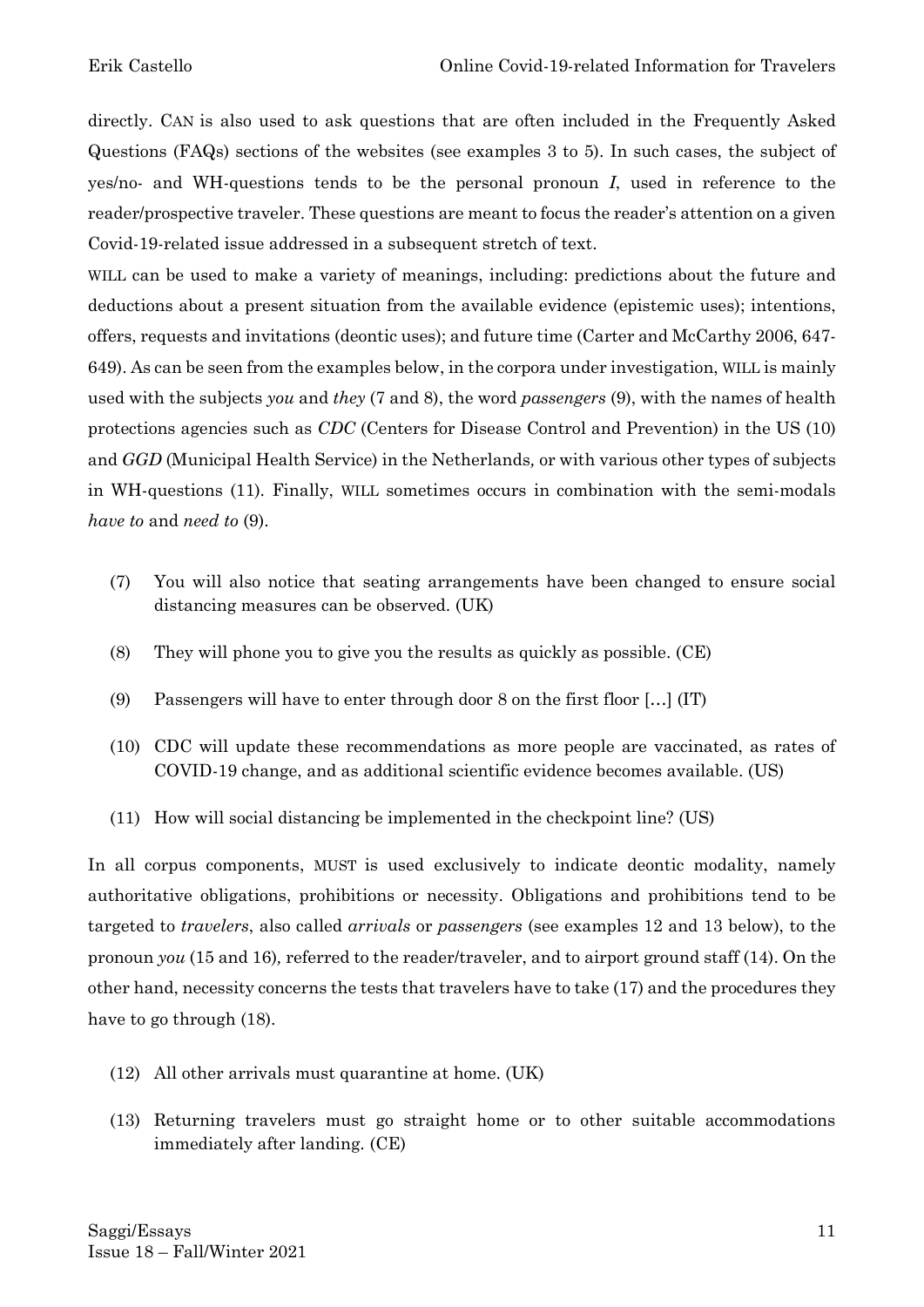- (14) Employees must wear a mask while on the premises of a transportation hub unless they are only person in the work area (US).
- (15) At the moment you must not go to or from Scotland unless you have a good reason. (UK)
- (16) You must notify the local health department without delay by submitting a before-entry completed arrival form. (CE)
- (17) The test must meet performance standards of  $\geq$ 97% specificity, […] (UK)
- (18) Social distancing must be maintained on board aircraft (IT)

SHALL can be used instead of WILL with first person subjects in rather formal contexts to make predictions or announce intentions (Carter and McCarthy 2006, 649). It can also be used with second and third person subjects to issue directives and express speaker volition as an alternative to MUST in very formal contexts, especially in legal or quasi-legal English (Quirk et al. 1985, 230; Huddleston and Pullum, 2002, 194-196; Maci 2013, 112). In the corpus under investigation, SHALL is exclusively used with third person subjects to issue directives: ten times in the Italian texts (see 19 and 20 below), twice in the US ones (21 and 22), and once in the CE texts (23). No occurrence was detected in the UK component.

- (19) Airlines and Shipowners shall obtain, from passengers, the proof of registration on the Sardegna Sicura website/App and the documentation certifying the reasons for travel and possession of the requirements referred to in Prime Ministerial Decree dated 2 March 2021. Failing that, boarding shall be prohibited. (IT)
- (20) Transport and haulage personnel engaged in transporting passengers and freight shall not be required to self-isolate in Italy (unless they show symptoms of COVID-19) but shall nevertheless be required to take a molecular or antigen swab test on arrival at the airport […] (IT)
- (21) The guidance for travelers [...] shall apply prospectively from April 5, 2021. (US)
- (22) Late hour license hours […] shall remain prohibited during the Chicago Bridge Phase. (US)
- (23) According to the explanatory memorandum on the law, transport shall not be denied to German citizens […] (CE)

Most of the clauses with SHALL in the corpus are passive ones, and their predicates often contain lexical verbs expressing prohibitions or obligations (e.g. *prohibit*, *deny, require*). In all the sub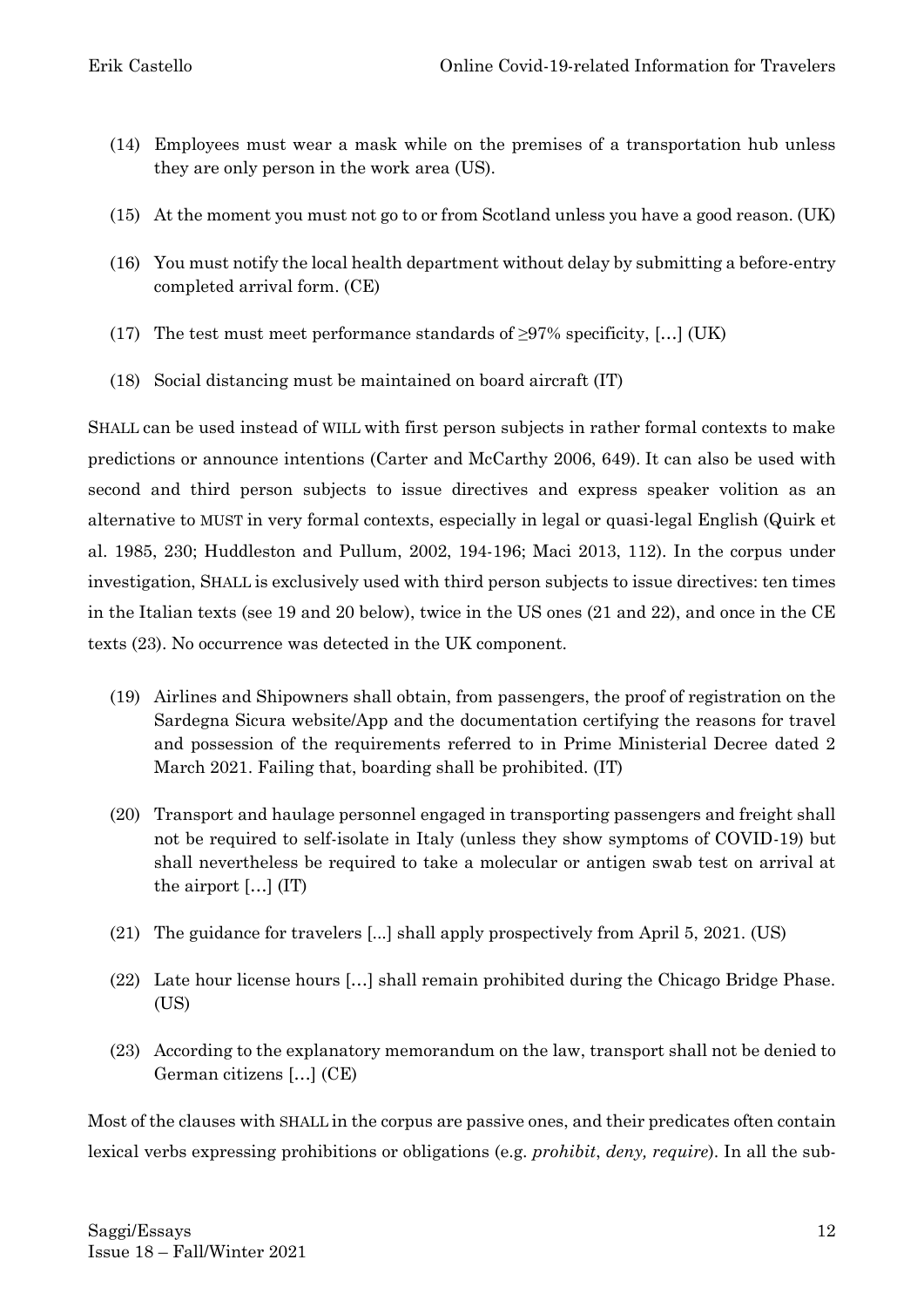corpora, these types of lexical verbs are also used in combination with WILL, third-person subjects and the passive voice. In such cases, WILL appears to be less formal, imposing and directive than SHALL (24):

(24) From 15 February, all arrivals to the UK will be required to quarantine at home … (UK)

The majority of the instances of SHOULD in the corpus express deontic modality, ranging from necessity to obligation. The meanings are similar to those associated with MUST, yet SHOULD is less forceful and "committed" (Quirk et al. 1985, 221; 227). As can be seen from the excerpts (25) to (29), SHOULD is used with the general subject *you*, as well as with nouns such as *people*, *travelers*, and *caregivers*. Like CAN, SHOULD is also frequently employed to ask questions in FAQs sections with the pronoun *I* as subject (29).

- (25) You should continue to follow recommended physical (social) distancing practices, staying at least 6 feet away from others, wear a face covering in the airport, and wash your hands often. (US)
- (26) People who are not in your household or support bubble should not help you to move. (UK)
- (27) All travelers who are not fully vaccinated should get tested with a COVID-19 viral test (swab or saliva) 1-3 days before travel. (US)
- (28) The caregiver should be in good health and should not have any illnesses that put him/her at risk if infected. (IT)
- (29) Should I use disinfectant on my hands? (CE)

In a handful of cases from the UK and in the IT data, SHOULD is used "with subject-verb inversion as an alternative to *if* in more formal contexts to refer to hypothetical situations" (Carter and McCarthy 2006, 654), as illustrated by (30) and (31):

- (30) Should you need to be searched all of Security team will be wearing face coverings. (UK)
- (31) Should the mother be asymptomatic and feel able to manage her newborn independently, mother and newborn can be managed together. (IT)

Some scholars associate this construction with formality and even with a somewhat literary style (Quirk et al. 1985, 1093-1094).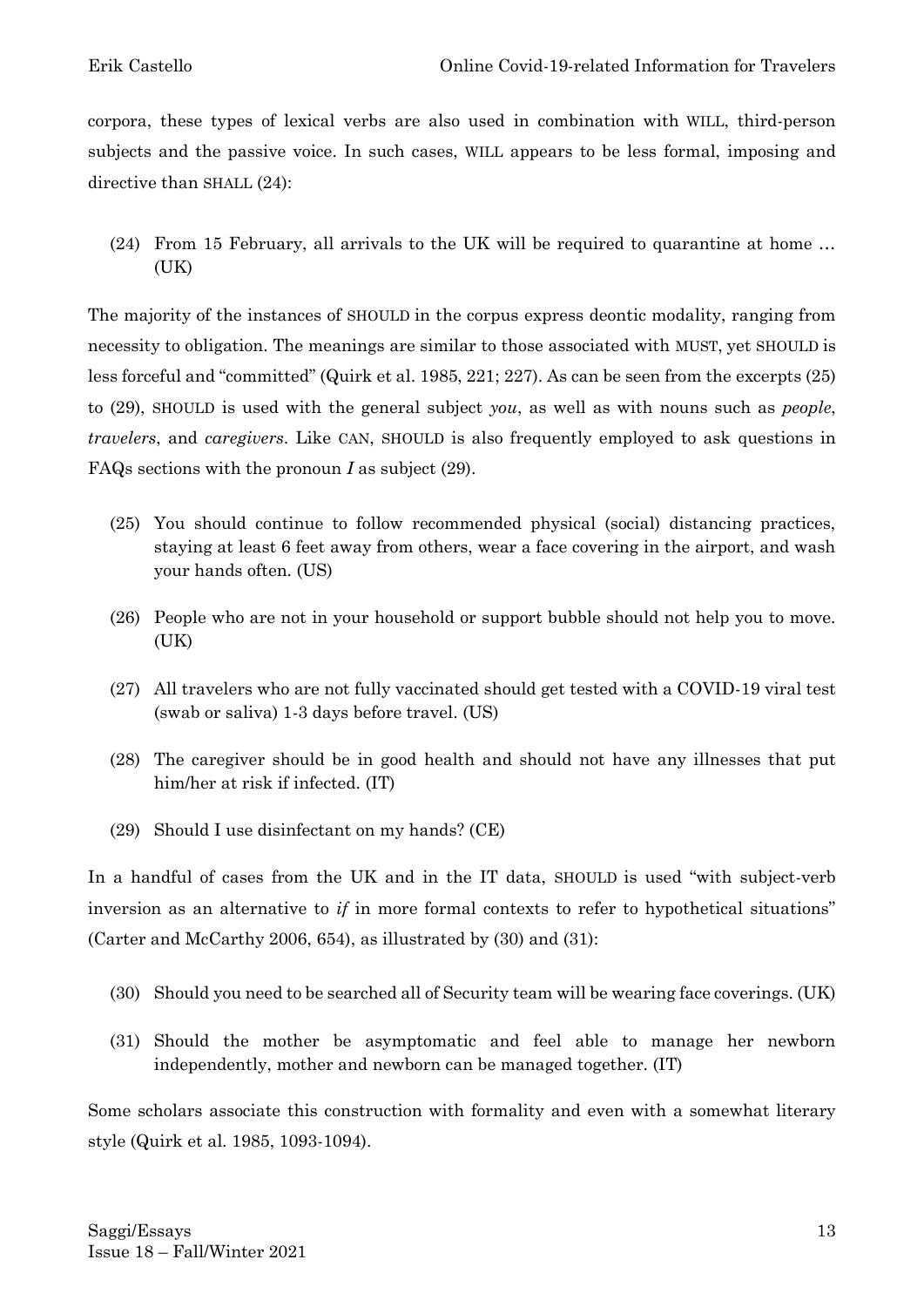In the corpus, MAY mainly denotes epistemic possibility, which is "the possibility of a given proposition's being or becoming true" (Quirk et al. 1985, 223). In such cases, the subjects of the clause are often the second person singular pronoun *you* (32 and 33), the third person plural *they* (34), or other referents (e.g. *this variant* in 35). MAY can also pre-modify an expression of deontic modality, such as *not be allowed to* in (32).

- (32) If you are not British or Irish, you may not be allowed to enter the UK. (UK)
- (33) Depending on the site, you may walk up or we may swab you in your car. (US)
- (34) Employees or travelers who believe they may have been in contact with a person who has COVID-19 should consult with their healthcare provider. (US)
- (35) Preliminary data indicate that this variant may also be characterised by higher transmissibility […] (IT)

At times, MAY expresses a deontic meaning of permission, such as in the following cases, in which the subjects are the inanimate noun *restaurants* (36), the pronoun *you* (37 and 38) and *the above categories* (39):

- (36) Restaurants may continue to sell food via delivery, takeout, or curbside pickup at all hours. (US)
- (37) In Hesse, you may end the quarantine five days after arriving in Germany by presenting a negative test result. (CE)
- (38) You may request permission to leave quarantine for a limited period if a close family member or member of your household is dying. (UK)
- (39) The above categories may be authorized entry exclusively in compliance with a specific protocol. See the section dedicated to India, Bangladesh, and Sri Lanka. (IT)

By contrast, MIGHT always indicates epistemic possibility. It is used either before lexical verbs (40) or before semi-modal verbs (41):

- (40) Getting trip cancellation insurance might help ensure you are able to make a lastminute cancellation or change your itinerary […] (US)
- (41) You might have to pay a fine of £200 for the first time that you break the rules. (UK)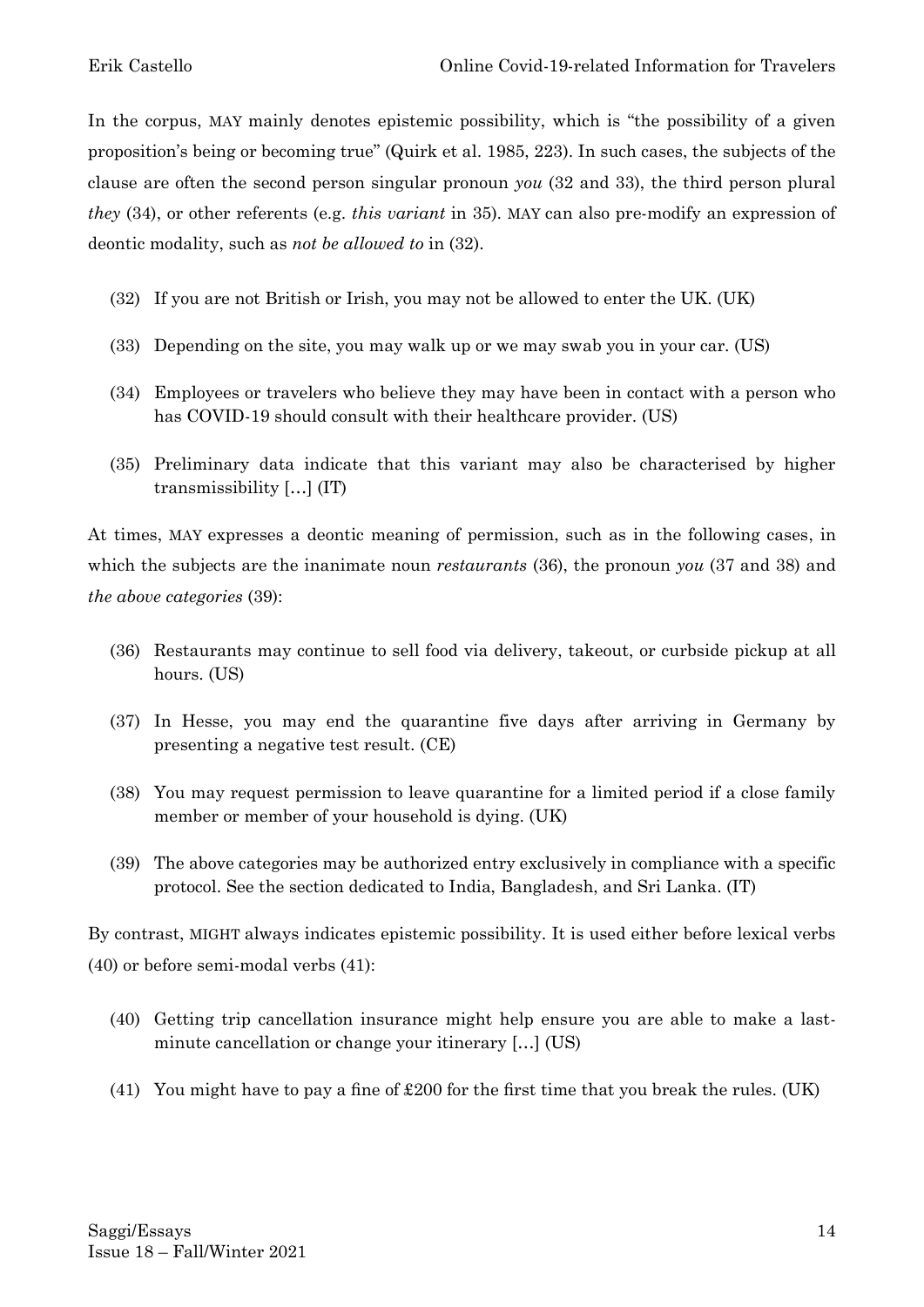WOULD is rather frequently employed in the UK and the CE sub-corpora. It is mainly used as a hedge to soften statements and requests (Carter and McCarthy 2006, 650-652). It often occurs with the personal pronouns *you* or *we* as subjects, with the catenative verb *like,* and with and lexical verbs such as *reassure* (42) and *report* (43)*.* It is also employed to refer to habitual actions in the past that cannot take place at the time of writing because of the pandemic (44).

- (42) We would like to reassure you that amendments to your booking can be made up to 24 hours prior to your original booking time. (UK)
- (43) If you would like to report a hand sanitizer station that needs filled, please call 312- 446-7265. (US)
- (44) When you have collected your baggage, you go through customs into the arrival hall. This is where you would usually meet the person or people picking you up, but because we don't want the arrival hall to become too busy, we request that you meet and greet in the car park. (CE)

# *4.2 Semi-modals and a selection of key expressions of modality*

The semi-modals discussed in Leech et al. (2009, 91-117) were searched for in the corpus by using lemmas that captured all the inflected forms of the main verbs followed by the other words of the verb constructions. Table 3 provides quantitative information about the semi-modals attested in the corpus.

A look at the total frequencies shows that the distribution of the semi-modals follows the same trend of the core modals: the UK sub-corpus uses the highest amount of them, followed by the CE, the US and finally the IT sub-corpus. It also shows that they are much less extensively used than the core modals.

| Semi-modals      | UK          | บร         | П          | <b>CE</b>   |
|------------------|-------------|------------|------------|-------------|
| NEED (not) (to)  | 127 (.364%) | 70 (.237%) | 29 (.104%) | 50 (.149%)  |
| BE (not) able to | 52 (.148%)  | 9(.030%)   | 6(.021%)   | 20 (.059%)  |
| <b>HAVE to</b>   | 36 (.103%)  | 10 (.034%) | 21 (.075%) | 43 (.128%)  |
| BE (not) to      | 3(.009%)    | 0(.000%)   | 1(.004%)   | 6(.018%)    |
| BE going to      | 1(.003%)    | 0(.000%)   | 0(.000%)   | 3(.009%)    |
| Total            | 219 (.625%) | 89 (.301%) | 57 (.204%) | 122 (.363%) |

Tab. 3: Frequencies of semi-modal verbs across the sub-corpora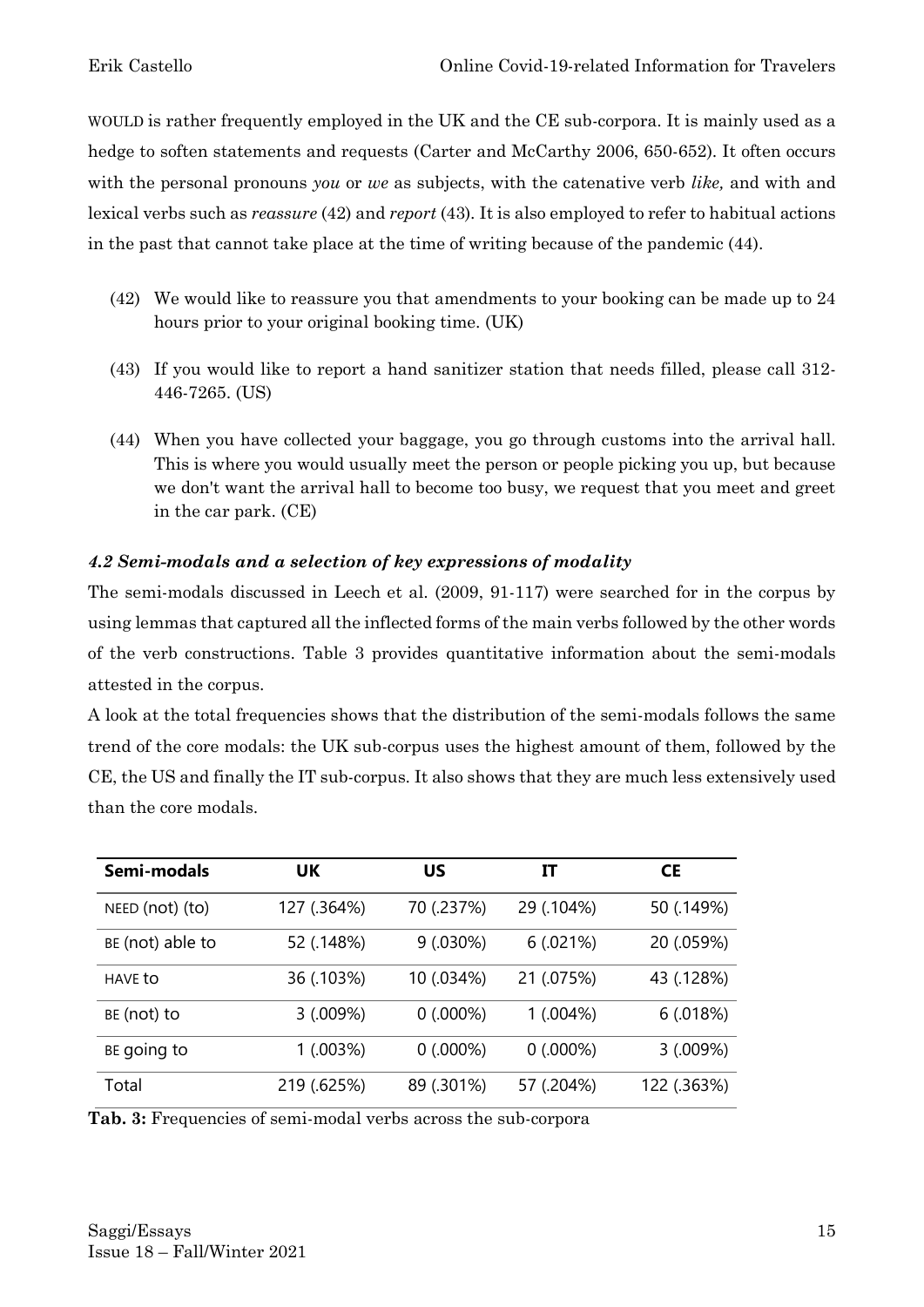When it comes to expressing necessity or obligation by "external forces" (Quirk et al. 1985, 226), the writers of the Covid-19-related information texts under investigation give preference to "NEED (not) (to)" rather than to "HAVE to." This runs against the findings presented by Leech et al. (2009, 97-102), according to whom the latter is both synchronically and diachronically more used in general spoken and written British and American English than the former. One possible explanation for the writers' preference is the strategic value of "NEED to" "in 'camouflaging' an imposed obligation as being in the obligatee's best interest" (Leech et al. 2009, 110).

Furthermore, the texts under investigation favor the semi-modal "NEED to" over the "marginal" modal "NEED (not)" (Leech et al. 2009, 92), which occurs only in two cases attested in the US data. Examples (45) and (46) illustrate the use of the semi-modal form, while examples (47) and (48) are the two instances of marginal "NEED (not)":

- (45) You'll need to show your form when you check in to travel or board your plane, train or ferry to the UK. (UK)
- (46) When do I need to go into quarantine? (CE)
- (47) Loss of taste and smell may persist for weeks or months after recovery and need not delay the end of isolation. (US)
- (48) If you would like to report a hand sanitizer station that needs filled, please call 312- 446-7265. (US)

"BE (not) able to" "often means the same as *can* when referring to abilities […] and it is often used in situations where *can* is not grammatically possible" (Carter and McCarthy 2006, 671; italics in original). The most common of such contextual situations in the four sub-corpora is when this semi-modal is deployed in combination with a core modal, which happens in about 74% of the cases. The core modals that most frequently co-occur with it are WILL, MAY, NEED and MUST. They are used to add further modal meanings to that of ability, as illustrated by examples (49) and (50):

- (49) There are no exemptions from the testing obligation for areas of variants of concern. This means that all persons entering the country aged six years or over, who spent time in one such area within the previous 10 days, must be able to present a medical certificate (CE)
- (50) If your plans are cancelled, we advise you to contact your airline or tour operator. You can also check ABTA's website which may be able to help with your questions (UK).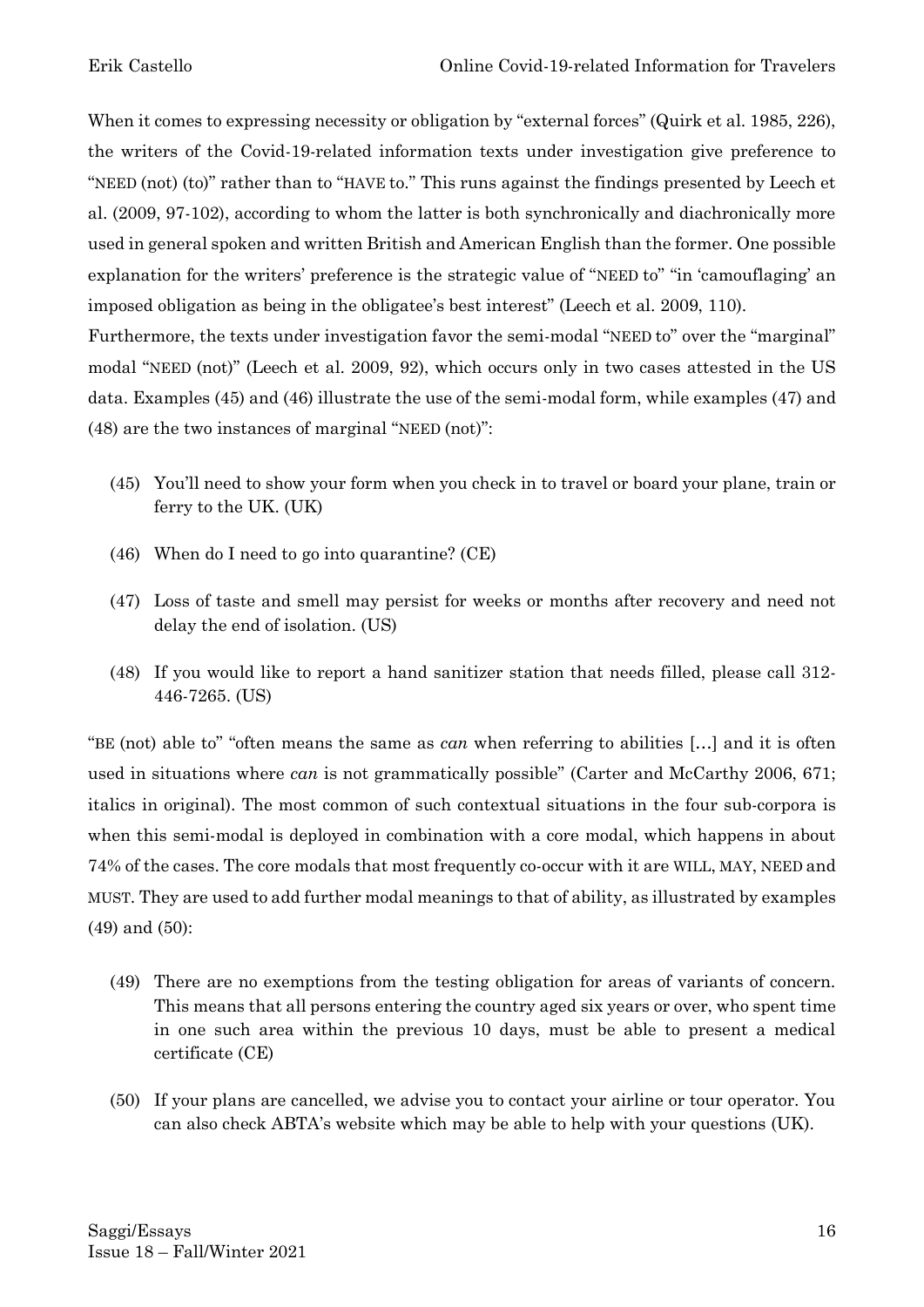"HAVE to" is most frequent in the CE data. Generally, it appears that it could be substituted for by "NEED to" (51) and that it is attracted by interrogative forms and expressions of lack of obligation (52 to 54).

- (51) Then all you have to do is drop off your baggage in the departure hall at Schiphol. (CE)
- (52) What is it and do I have to bring it with me before I fly? (CE)
- (53) People who are clinically extremely vulnerable don't have to shield themselves anymore. (UK)
- (54) If you are fully vaccinated, you do NOT have to self-quarantine after exposure to a person with COVID-19. (US)

The few instances of "BE (not) to" in the dataset are employed in formal directives (55), while "BE going to" in predictions and in the expression of intentions (56) (Carter and McCarthy 2006, 664-665).

- (55) All other arriving passengers are to follow the usual process through immigration and passports. (UK)
- (56) So always wear a face mask at the check in desks, at security, throughout the border processes, during boarding and at reclaim. Schiphol staff are going to be helping you to remember this. (CE)

Some keywords/lemmas conveying modal meanings emerged from the comparisons drawn between the sub-corpora described in Section 3.2. Among the words that scored high keyness values are suasive verbs describing indirect directives (Quirk et al. 1985, 1182-1183) and the nominalizations derived from them. Their raw and normalized frequencies are reported in Table 4:

| Comp.      | <b>Key lemmas</b>     | <b>UK</b>  | บร         | IT         | <b>CE</b>  |
|------------|-----------------------|------------|------------|------------|------------|
| UK/US      | ADVISE                | 20 (.057%) | 1(.003%)   | 7 (.0025%) | 12 (.036%) |
| UK/US      | ADVICE                | 64 (.183%) | 2(.007%)   | 3(.011%)   | 15 (.045%) |
| US/UK&     | <b>RECOMMEND</b>      |            |            |            |            |
| $IT/UK+US$ |                       | 11 (.031%) | 30 (.101%) | 40 (.143%) | 8(.024%)   |
| US/UK      | <b>RECOMMENDATION</b> | 1(.003%)   | 56 (.189%) | 12 (.043%) | 1(.003%)   |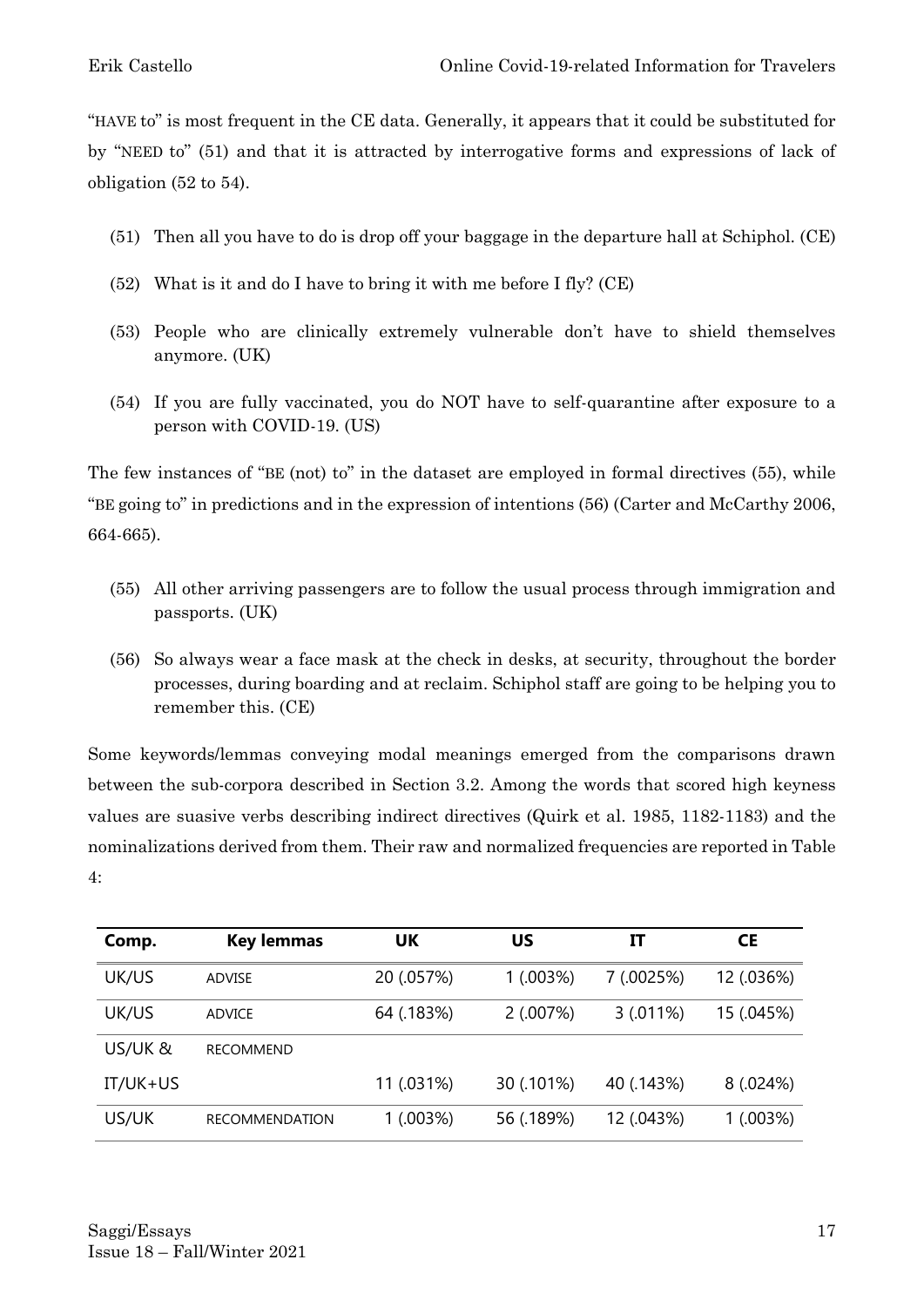| US/UK      | <b>REQUIRE</b> | 79 (.225%)  | 121 (.409%) | 58 (.207%)  | 61 (.181%)  |
|------------|----------------|-------------|-------------|-------------|-------------|
| US/UK      | REQUIREMENT    | 53 (.151%)  | 83 (.281%)  | 16 (.057%)  | 52 (.155%)  |
| CE/UK+US   | <b>OBLIGE</b>  | 0(.000%)    | 0(.000%)    | 1(.004%)    | 5(.015%)    |
| CE/UK+US   | OBLIGATION     |             |             |             |             |
| $IT/UK+US$ |                | 4 (.011%)   | 0(.000%)    | 36 (.129%)  | 75 (.223%)  |
| Total      |                | 232 (.662%) | 293 (.991%) | 173 (.618%) | 229 (.681%) |

**Tab. 4:** Frequencies of a selection of key modality expressions obtained from the comparisons between sub-components (see column 1)

While the UK and the CE text writers show a preference for ADVISE/ADVICE, the US and the IT ones tend to express similar meanings with RECOMMEND/RECOMMENDATION. Furthermore, the US writers used the necessity/obligation expressions REQUIRE/REQUIREMENT the most, while the CE ones produced the highest number of instances of OBLIGE/OBLIGATION. Finally, the Italians made the most extensive use of RECOMMEND.

RECOMMEND deserves some attention, as a detailed analysis of its patterns of use revealed some infelicitous choices made by the Italian text producers. According to both prescriptive and descriptive English grammar, the complementation patterns admitted by RECOMMEND are: object, *that*-clause, *-ing* clause, "to someone" + *that* clause (e.g. Quirk et al. 1985, 1182; 1189- 1190; 1213-1214; Carter and McCarthy 2006, 519-523; 528-529). As can be seen from Table 5, the native writers exploited the first three of them (see examples 57 to 59 below), but not the last one. However, they also wrote objective clauses without complementizer (60) and the past participle form *recommended* (61).

- (57) […] public health officials recommend the influenza vaccine. (US)
- (58) we recommend that you plan your journey in advance (UK)
- (59) For rapid tests, we recommend allowing three hours before the flight is scheduled to depart. (US)
- (60) For safety and capacity reasons, we do not recommend you arrive earlier than your 5 minute time slot. (US)
- (61) Rapid lateral flow testing […] is recommended for all secondary school pupils and college students. (UK)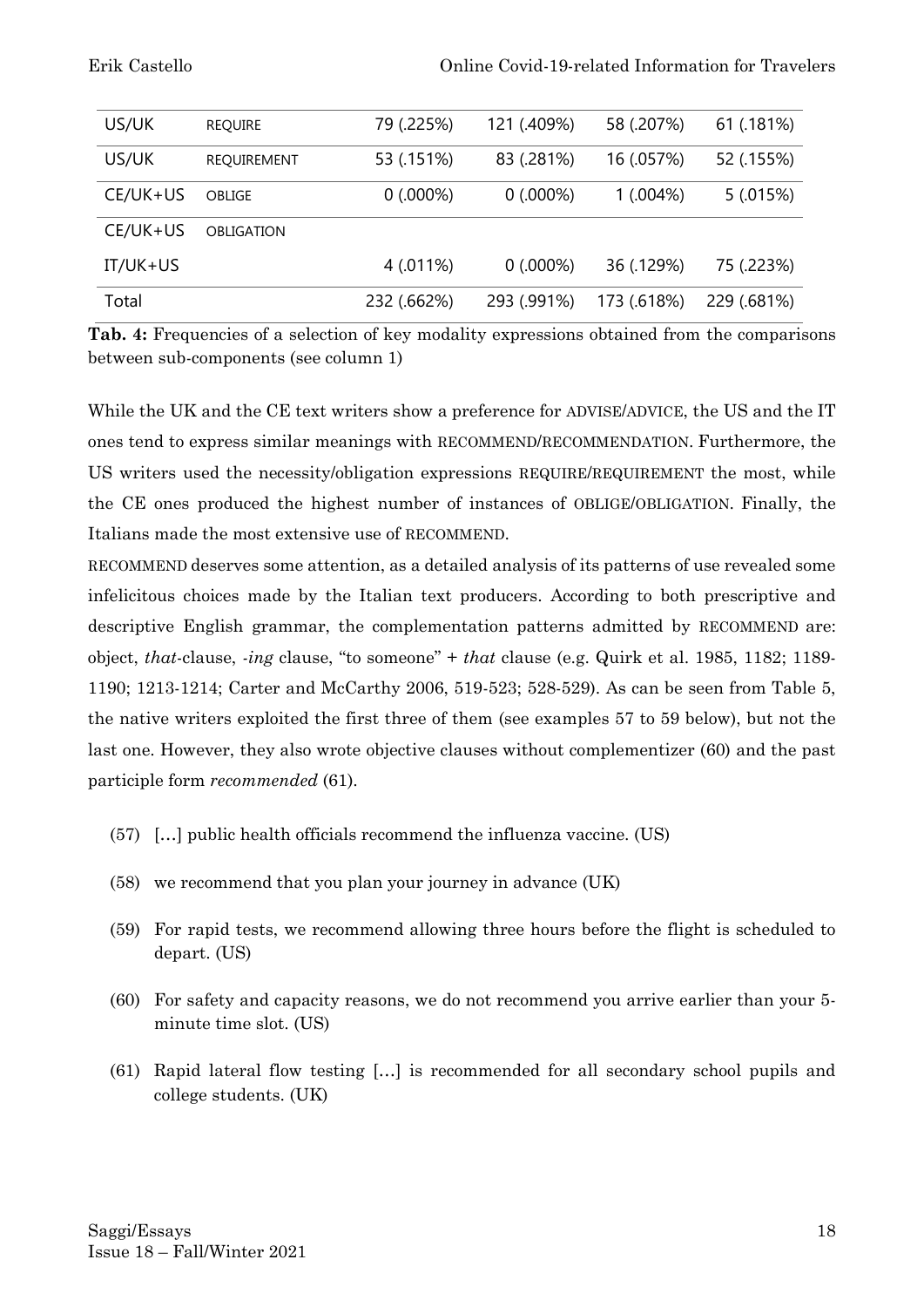| <b>RECOMMEND</b>           | UK         | <b>US</b>  | IT         | <b>CE</b> |
|----------------------------|------------|------------|------------|-----------|
| Object                     | 1(.003%)   | 2(.007%)   | 1(.004%)   | 0(.000%)  |
| that-clause                | 3(.009%)   | 6(.020%)   | 9(.032%)   | 4 (.012%) |
| <i>-ing</i> clause         | 2(.006%)   | 11 (.037%) | 4 (.014%)  | 1(.003%)  |
| clause no that             | 3(.009%)   | 5 (.017%)  | 0(.000%)   | 0(.000%)  |
| recommended                | 2(.006%)   | 6(.020%)   | 8(.029%)   | 2(.006%)  |
| to someone that-clause     | 0(.000%)   | 0(.000%)   | 2(.007%)   | 0(.000%)  |
| <i>it is recom. to</i> DO? | 0(.000%)   | 0(.000%)   | 10 (.036%) | 0(.000%)  |
| ?to-clause                 | 0(.000%)   | 0(.000%)   | 1(.004%)   | 1(.003%)  |
| *someone to DO             | 0(.000%)   | 0(.000%)   | 5(.018%)   | 0(.000%)  |
| Total                      | 11 (.031%) | 30 (.101%) | 40 (.143%) | 8 (.024%) |

**Tab. 5:** Breakdown of the complementation patterns of RECOMMEND in the corpus and their frequencies

The Italian writers took advantage of all the 'canonical' patterns, including the "to someone + *that*-clause" pattern (62), as well as of three non-canonical and thus very likely erroneous patterns: the "it is recommended to DO" (63), the "*to*-clause" (64), and the "someone to DO something" patterns (65).

- (62) What is recommended to all Italian citizens? (IT)
- (63) […] it is strongly recommended to use a respiratory tract protection, […] (IT)
- (64) We recommend (as indicated by the authorities) to have a sufficient number of masks (IT)
- (65) In any case, we recommend you to check carefully the regulation established in the country of destination […] (IT)

The production of these inaccurate patterns is very likely due to interference from Italian, and specifically to the different complementation patterns required by the Italian verb *raccomandare.* Furthermore, the writers might have confused the "objective clauses without complementizer" pattern with the "someone to DO something" one.

# **5. Discussion and conclusions**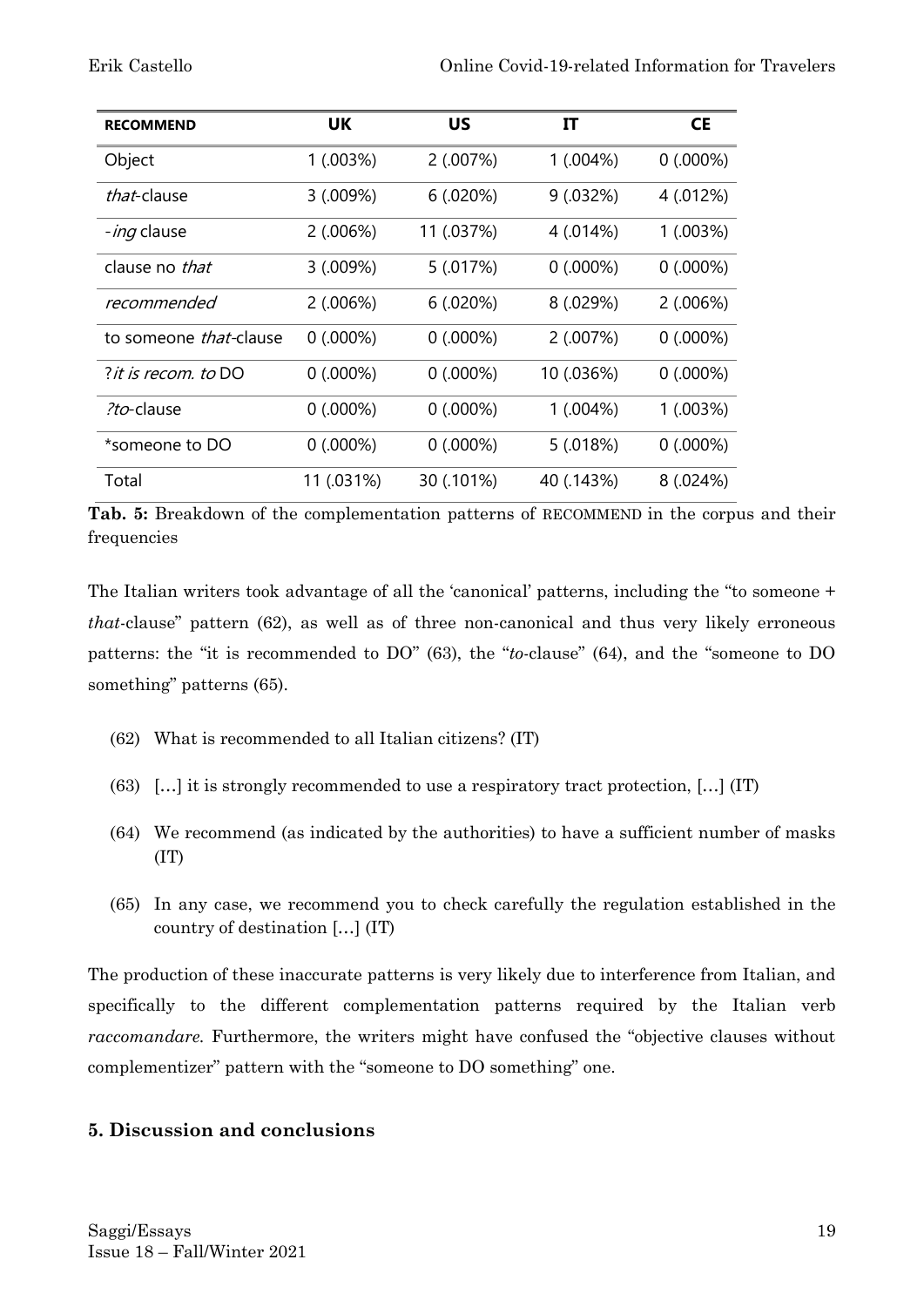The Covid-19-related information texts explored in this paper aim to provide international travelers with clear and thorough information and guidelines on how to travel safely and in good health to their final destinations. These texts were written by local and/or national institutional boards and are meant to be consulted at the pre- and on-trip stage by accessing the airport websites of interest. They belong to an interdiscoursive genre, bringing together features of tourism English, airport ground staff English and legal English. Since modality is an extremely important feature of all these specialized types of discourse, it stands to reason that it should play an equally important role in the corpus of texts under investigation. This consideration has prompted the choice of a fine-grained corpus-based study of modality.

The representative sub-corpus of texts published on British airport websites feature the largest frequency of both central modals and semi-modals, thus outnumbering those from the selection of North American airports' websites. This is in line with research results on general English, which has shown that in recent years central modals and semi-modals have decreased in frequency more dramatically in American than in British English. By contrast, the US information texts appear to rely more extensively on suasive verbs, such as *recommend* and *require*, and on the nominalized forms derived from them. The selected webpages from central European airports score the second largest frequencies for all types of modality, while the Italian ones the lowest ones. With regard to the high number of core- and semi-modals used, the Covid-19-related information texts produced by central Europeans boards appear to be closer to the British variety, while those produced in Italy to the American one.

CAN and WILL are the most frequent core modals across the board. Furthermore, CAN, SHOULD and WOULD are often used to ask questions, especially in the sections devoted to FAQs. Semimodal NEED *to* is preferred over marginal modal NEED, which is employed only twice in the US data. Formal and quasi-legal SHALL is mainly used in the Italian and in the US data, which suggests that Italian and, to a lesser extent, American Covid-19-related information texts are conceived of as pseudo-legal pieces of writing. In the UK and in the IT sub-corpora, SHOULD is used in some conditional clauses with subject-verb inversion, thus adding a flavor of formality to these texts.

MUST is used the most in the central European data, while RECOMMEND in the Italian data. This tendency is likely due to interference from the languages spoken in the two areas. On the one hand, both German *müssen* and Dutch *moeten* are cognates of English *must*, while Italian *raccomandare* is a cognate of English *recommend*. This latter consideration explains the ungrammatical patterns used after *recommend* detected in the Italian data.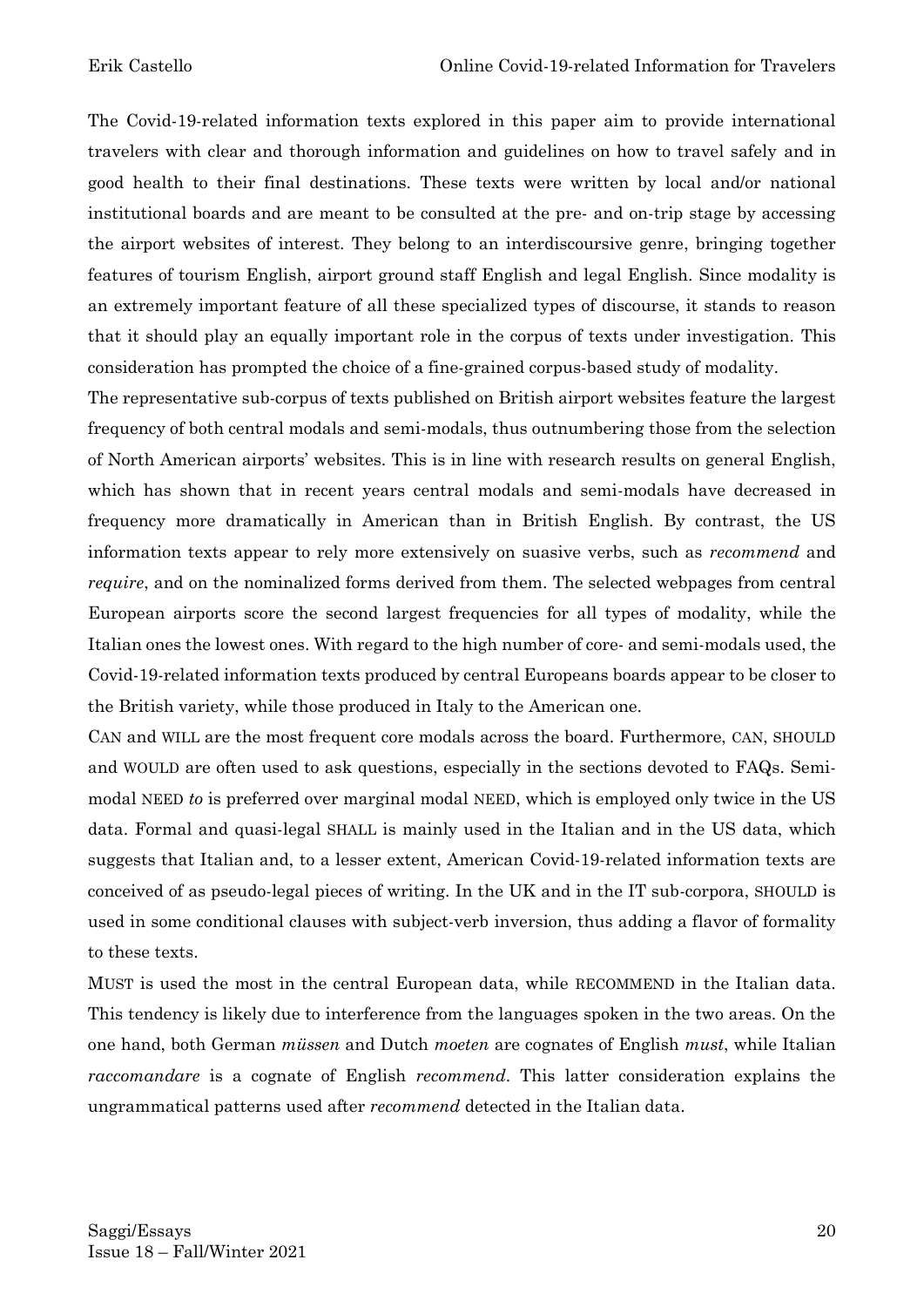Although collected in a principled way, the corpus used for this study may not be completely representative of the Covid-19-related information text genre, and a larger corpus would be desirable. Such a corpus could include data about a larger number of airport hubs, possibly also from countries where English is spoken as a second language, e.g. India, thus giving voice to L2 varieties as well. It would be interesting to explore whether the L2 English used in these areas is influenced by the other official language(s) of the country and by the local cultural and institutional environments. A larger database would also make it possible to study other expressions of modality, including adverbs, adjectives, nouns and syntactic structures contributing modality meanings. It would also enable the investigation of Covid-19-related terminology, which might vary across countries, varieties of English and contexts (e.g., *bubble, face mask, face covering, quarantine, isolation, curfew, lockdown*)*.*

In spite of these limitations, the findings of this study can have implications for writing informative and directive texts targeted to travelers of the Covid-19 era and beyond. Prospective writers of such texts should be aware of the differences in the frequency and type of modality (dis-)favored by authors belonging to different English varieties, and of the resulting varying degrees of imposition, formality and legal status they might convey. Furthermore, non-native writers should pay careful attention to the correct use of modal expressions, carefully consider the meanings they convey, and avoid overusing and/or misusing some of them. Writers should also take into account the emerging features of this dynamic genre and use them appropriately. Notably, they might want to consider including a FAQs section and/or asking clearly articulated questions in the texts, with the aim of focusing the readers' attention on the topics discussed in detail later on.

The appropriate uses of modality markers and of the other genre-specific features that this paper has brought to light has the potential to ultimately be beneficial for both national and international travelers, who need clear and well-structured guidelines that are neither too imposing and detailed nor too relaxed and vague.

**Erik Castello** *is associate professor of English language in the Department of Linguistic and Literary Studies at the University of Padua, Italy. His research interests include (learner) corpus linguistics, pragmatics and the language of tourism. He has examined pragmatic and syntactic aspects of native and learner English, including the use of adjectives, discourse markers, itextraposition and modality.*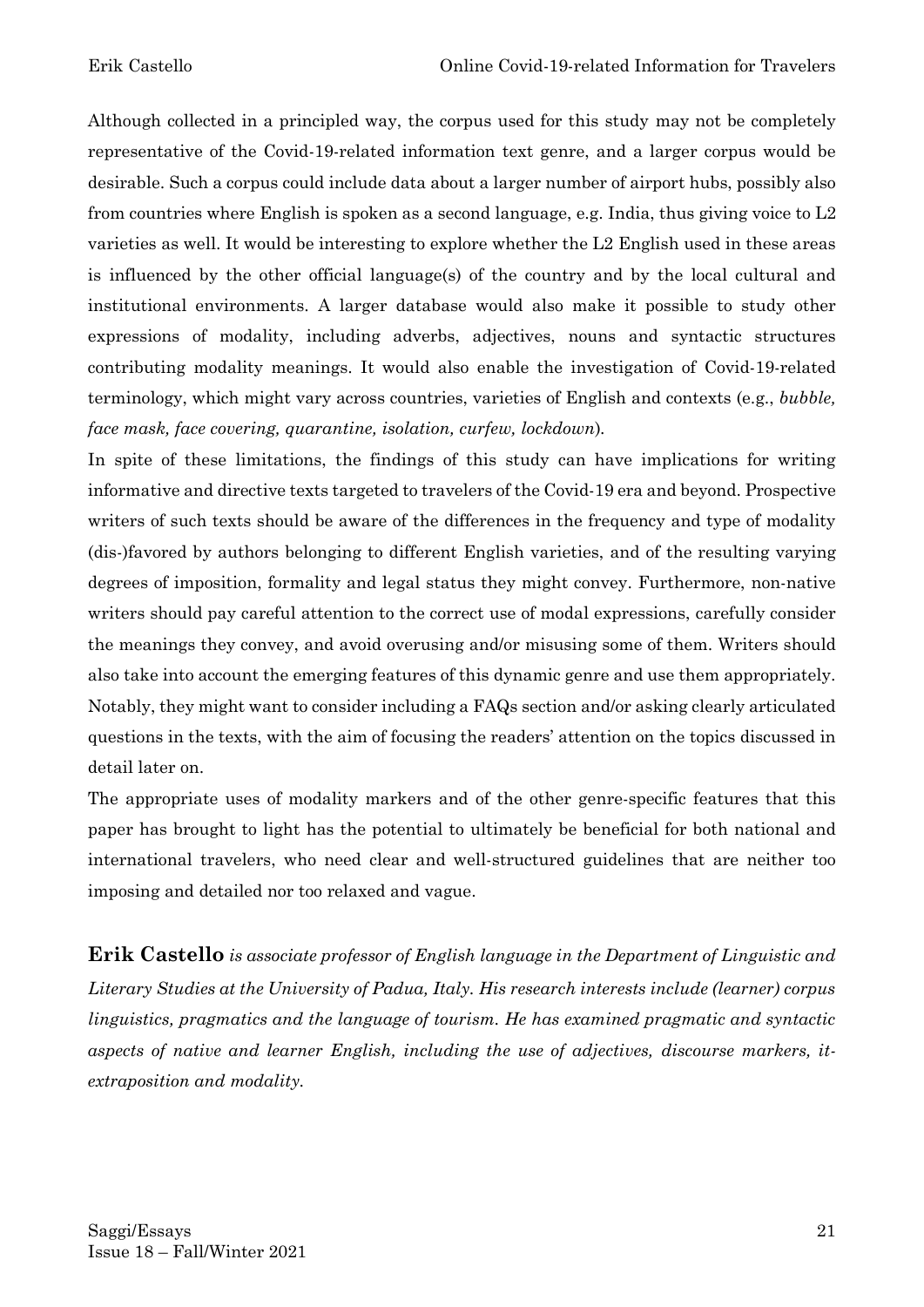#### **Works cited**

- Baker, Paul. *American and British English: Divided by a Common Language?* Cambridge: Cambridge University Press, 2017.
- ---. *Sociolinguistics and Corpus Linguistics*. Edinburgh: Edinburgh Sociolinguistics, 2010.
- Bhatia, Vijay K. "Interdiscursivity in Professional Communication." *Discourse & Communication* 21.1 (2010): 32-50.
- Biber, Douglas, et al*. Longman Grammar of Spoken and Written English*. Longman: Harlow (UK), 1999.
- Calvi, Maria Vittoria. "Los Géneros Discursivos en la Lengua del Turismo: una Propuesta de Clasificación." *Ibérica* 19 (2010): 9-32.
- Carter, Ronald and Michael McCarthy. *Cambridge Grammar of English: A Comprehensive Guide. Spoken and Written English Grammar and Usage.* Cambridge: Cambridge University Press, 2006.
- Castello, Erik. *Tourist-information Texts: A Corpus-based Study of Four Related Genres*. Padua: Unipress, 2002.
- Coates, Jennifer. *The Semantics of the Modal Auxiliaries*. London: Croom Helm, 1983.
- Crystal, David. *The Cambridge Encyclopedia of the English Language*. 3rd edition. Cambridge: Cambridge University Press, 2019.
- Cutting, Joan. "English for Airport Ground Staff." *English for Specific Purposes* 31 (2012): 3-13.
- Dann, Graham. *The Language of Tourism: A Sociolinguistic Perspective*. London: CAB International, 1996.
- ---. "Remodelling a Changing Language of Tourism: From Monologue to Dialogue and Trialogue." *Revista de Turismo y Patrimonio Cultural*, *Special Issue* 10.4 (2012): 59-70.
- Fernandes, Nuno. "Economic Effects of Coronavirus Outbreak (COVID-19) on the World Economy." *IESE Business School Working Paper* No. WP-1240-E, 2020. ssrn.com/abstract=3557504 or dx.doi.org/10.2139/ssrn.3557504. Last visited 07/07/2021.
- Francesconi, Sabrina. *Reading Tourism Texts: A Multimodal Analysis*. Bristol: Channel View Publications, 2014.
- Garzone, Giuliana. "Variation in the Use of Modality in Legislative Texts: Focus on *Shall*." *Journal of Pragmatics* 57 (2013): 68-81.
- Gotti, Maurizio. "The Language of Tourism as Specialized Discourse." *Translating Tourism: Linguistic/Cultural Representations*. Edited by Oriana Palusci and Sabrina Francesconi. Trento: Editrice Università degli Studi di Trento, 2006. 15-34.